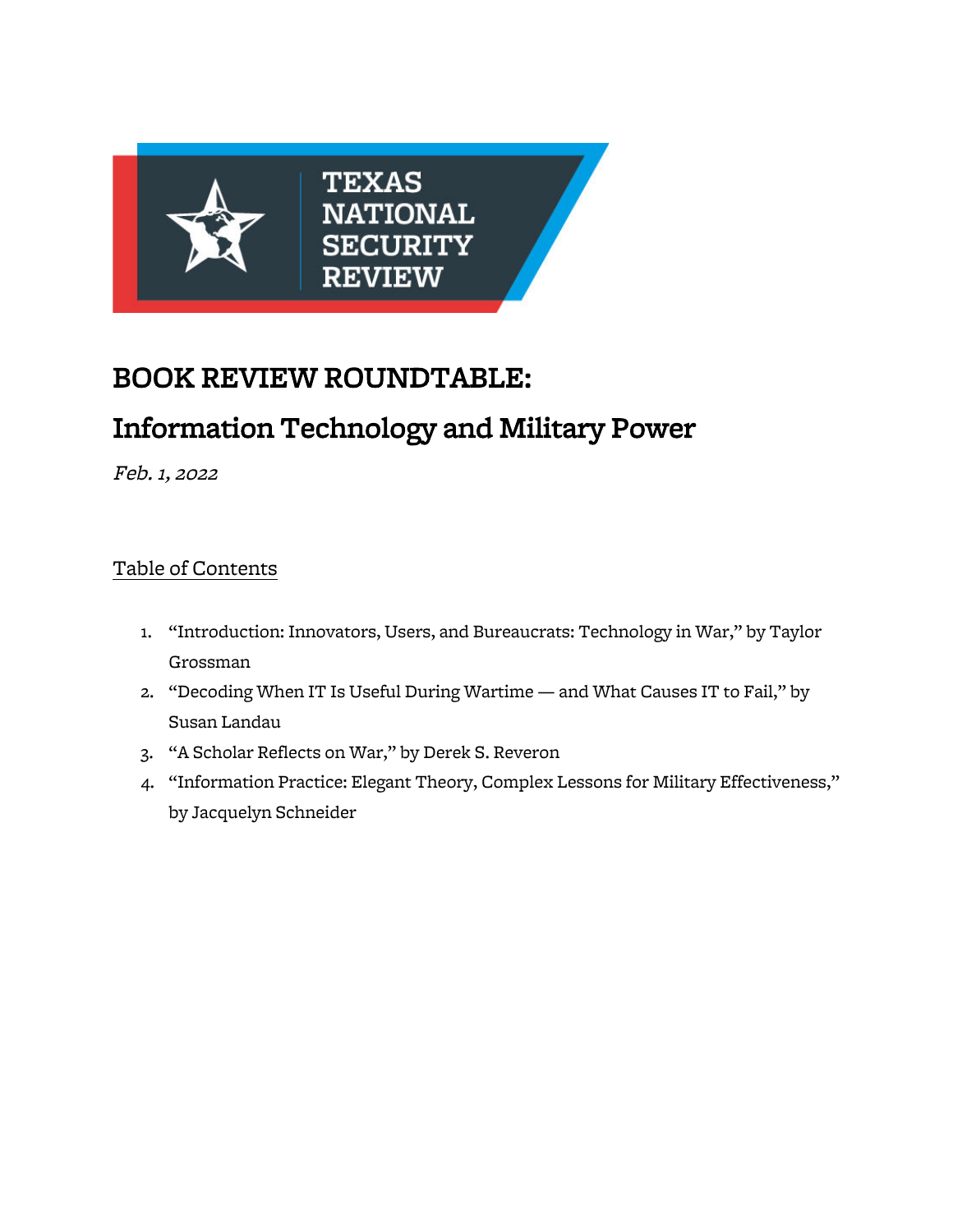### 1. Introduction: Innovators, Users, and Bureaucrats: Technology in War

Taylor Grossman

A cynical attitude toward technology is certainly nothing new in military analysis. Naysaying is a perennial accompaniment to technical change in warfighting, from early reactions to the machine gun to some of the current rhetoric around unmanned aerial vehicles.<sup>1</sup> You can find echoes of this strain of thought in almost any contemporary analysis of conflict: examinations of the American withdrawal from Afghanistan, overviews of the Russian military threat, explorations of U.S.-Chinese competition, and so on.

In the first chapter of Information Technology and Military Power, Jon Lindsay offers a concise but rich outline of the underlying scholarship on military innovation and effectiveness, including the classical Clausewitzian "fog of war" school of thought, and the related view of the impermeable chaos of the battlefield.<sup>2</sup> Lindsay's new book describes the persistent and cyclical challenges that seem to plague the American warfighting community, despite — or perhaps even because of — supposedly revolutionary achievements in technology.<sup>3</sup> Lindsay asserts that "information technology becomes more complex and increasingly essential for military performance without, however, providing any lasting decisive advantage on the battlefield."<sup>4</sup> The advent of modern computing has proved no different. "[W]ar," he writes, "has neither changed its nature nor become any more decisive in the information age."<sup>5</sup>

Yet, Lindsay's work is much more than a simple rebuke of the technology theory of victory. Lindsay's deeper contribution, something the reviewers in this roundtable agree about, lies

<sup>&</sup>lt;u>.</u><br><sup>1</sup> See, for example, John Ellis, *The Social History of the Machine Gun* (London: Croom Helm, 1975); and John Kaag and Sarah Kreps, Drone Warfare (Cambridge: Polity, 2014).

 $^2$  Lindsay, *Information Technology and Military Power*, 21–22. On the Clausewitzian approach to war, see Carl von Clausewitz, On War, ed. and trans. Michael Howard and Peter Paret (Princeton, NJ: Princeton University Press, 1976).

 $^3$  Jon R. Lindsay, *Information Technology and Military Power* (Ithaca, NY: Cornell University Press, 2020).

<sup>4</sup> Lindsay, Information Technology and Military Power, 11.

 $^{\rm 5}$  Lindsay, *Information Technology and Military Power*, 67.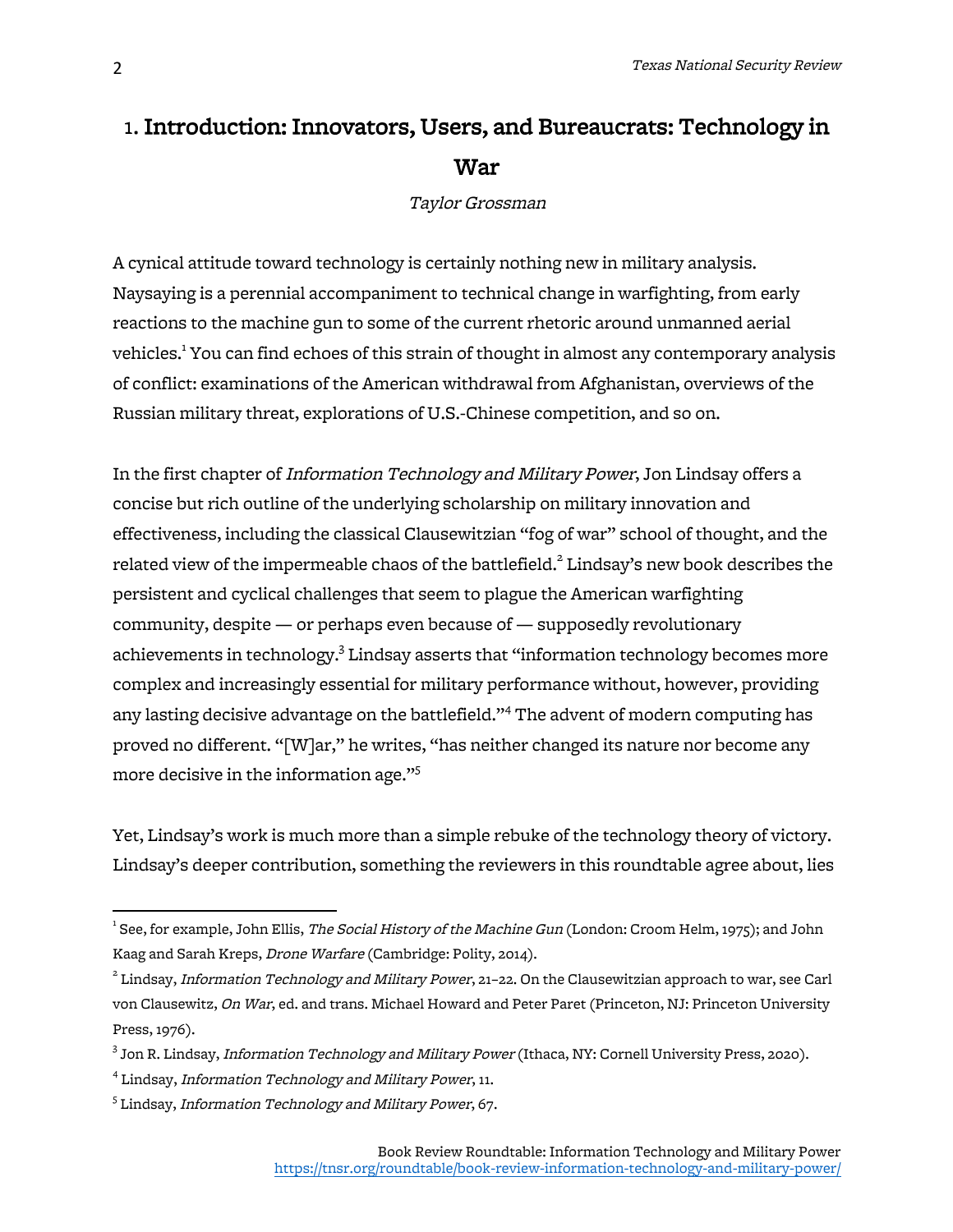in offering an expansive framework for charting how organizations adapt and reform their information systems as new technologies emerge. He does this by focusing on the iterative, relational nature of information collection and analysis — the points of interaction between humans and technology. In Lindsay's analysis, information itself is best understood "not simply in terms of bits and bytes but rather a system of pragmatic relationships (between representations and referents, format and meaning, text and context, humans and computers, users and designers, allies and enemies, etc.)."<sup>6</sup>

#### The Argument

Lindsay's main argument lays out four types of information practice based on the interaction between two key independent variables: (1) the nature of the external operating environment, which he denotes as "constrained" or "unconstrained"; and (2) the internal solution set advanced in response, which he classifies as "organic" or "institutionalized." Lindsay's dependent variable is the resulting "information practice," what he defines as "the sociotechnical pattern of organizational behavior that coordinates the relationships between internal representations and the external world."<sup>7</sup> From his typology, Lindsay argues that the best situations arise from a well-defined problem and a well-structured solution, which he terms "managed practice." $^{\rm 8}$  Lindsay uses the example of the British Royal Air Force in early World War II to explore this type of practice, explaining that military leaders faced a fairly straightforward external problem set: defending the island from invasion. The air force developed a centralized internal structure to process "systematically constrained" intelligence about German Luftwaffe bombers, leading to a relatively effective Fighter Command that was able to triumph in the Battle of Britain by not losing.<sup>9</sup>

The second-best information practices result from unconstrained problems that are addressed with organic solutions, resulting in "adaptive practice."<sup>10</sup> Such scenarios are

 $^6$  Lindsay, Information Technology and Military Power, 7.

 $7$  Lindsay, Information Technology and Military Power, 34.

<sup>&</sup>lt;sup>8</sup> Lindsay, *Information Technology and Military Power*, 57.

<sup>9</sup> Lindsay, Information Technology and Military Power, 84, 101–08.

<sup>&</sup>lt;sup>10</sup> Lindsay, Information Technology and Military Power, 62-63.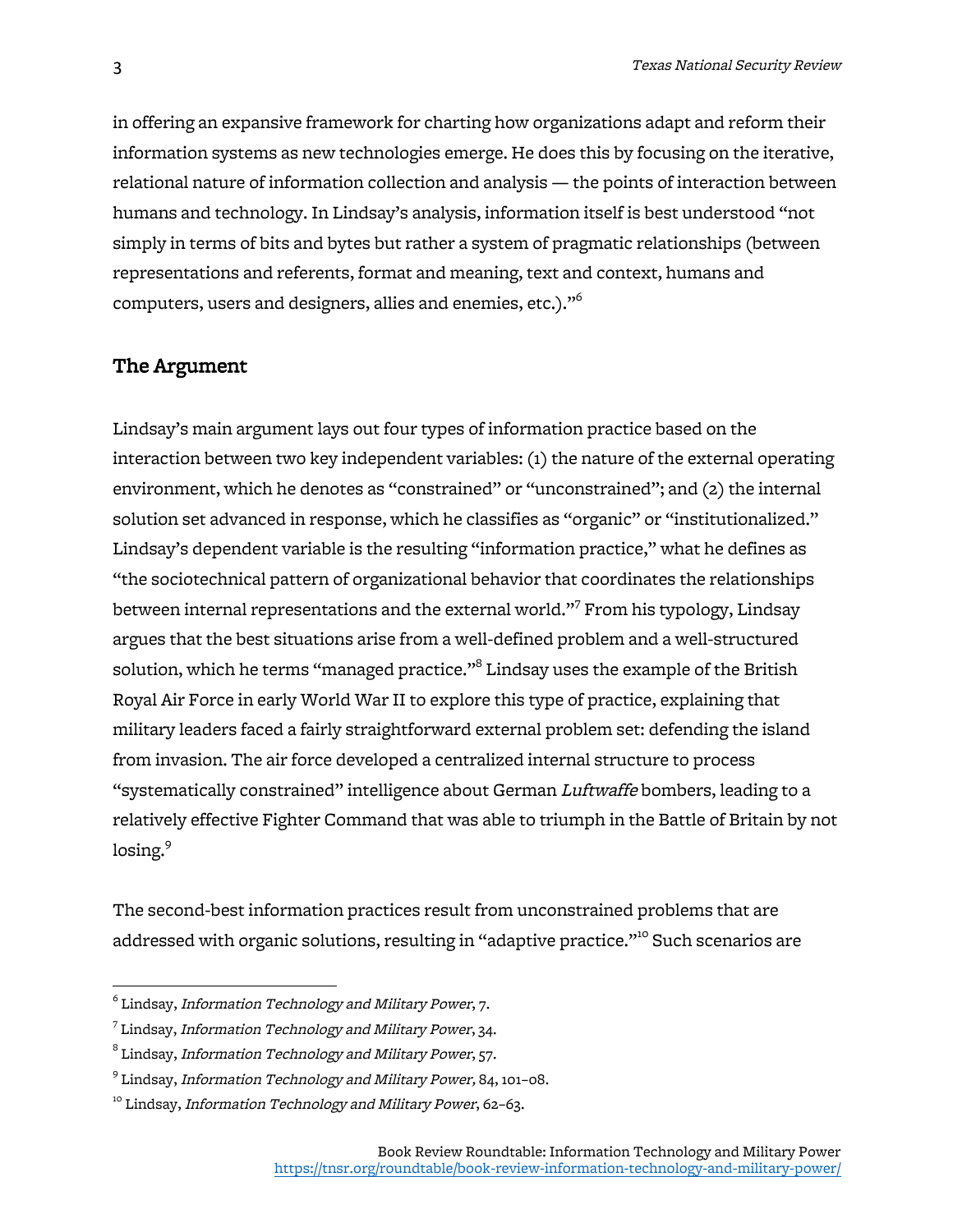often tricky to balance, as they rely on a degree of decentralization that makes replication difficult. However, his case studies are replete with examples of organic user innovations that prove useful, at least on a small scale. Lindsay's chapter on drone campaigns demonstrates how practitioner-instigated changes led to tactical improvements, such as increased targeting accuracy and reduced casualty numbers.<sup>11</sup>

Suboptimal information practice results from poor calibration between the task at hand and the organizational infrastructure built to surround it. "Mismatches," Lindsay writes, "become more likely when the environment is dynamic or ambiguous yet the organizational culture is rigid."<sup>12</sup> Similarly, information practice devolves when organizations adopt independently designed solutions that become mired in specific quirks of personality or bureaucracy, rather than efficient, shared solution sets.

This seemingly simple framework, however, belies a much more nuanced picture of organizational evolution and adaptation. As Lindsay himself concedes, there is a degree of endogeneity inherent in his framework, as iterative feedback between the operating environment, the internal solution set, and the maneuverings of the adversary mean that the causal arrow can run the opposite direction — in other words, one adversary may cause the external environment to shift based on the solutions adopted by his or her opponent. As such, his key insights stand out more clearly in the four case studies that comprise the bulk of the book. While all three reviewers in this roundtable find Lindsay's analytic structure compelling, they draw different conclusions about the utility and generalizability of his theory, based on his case selection.

#### The Reviews: Case Studies and Policy Lessons

After giving a brief overview of Lindsay's theoretical framing, Susan Landau focuses on Lindsay's four case studies. The cases differ quite broadly in structure. While the first case on the Battle of Britain focuses on a discrete time period and conflict, each of the other three cases span years, and even decades, of technical and organizational evolution, often

<sup>&</sup>lt;sup>11</sup> Lindsay, Information Technology and Military Power, 180-211.

 $12$  Lindsay, Information Technology and Military Power, 59.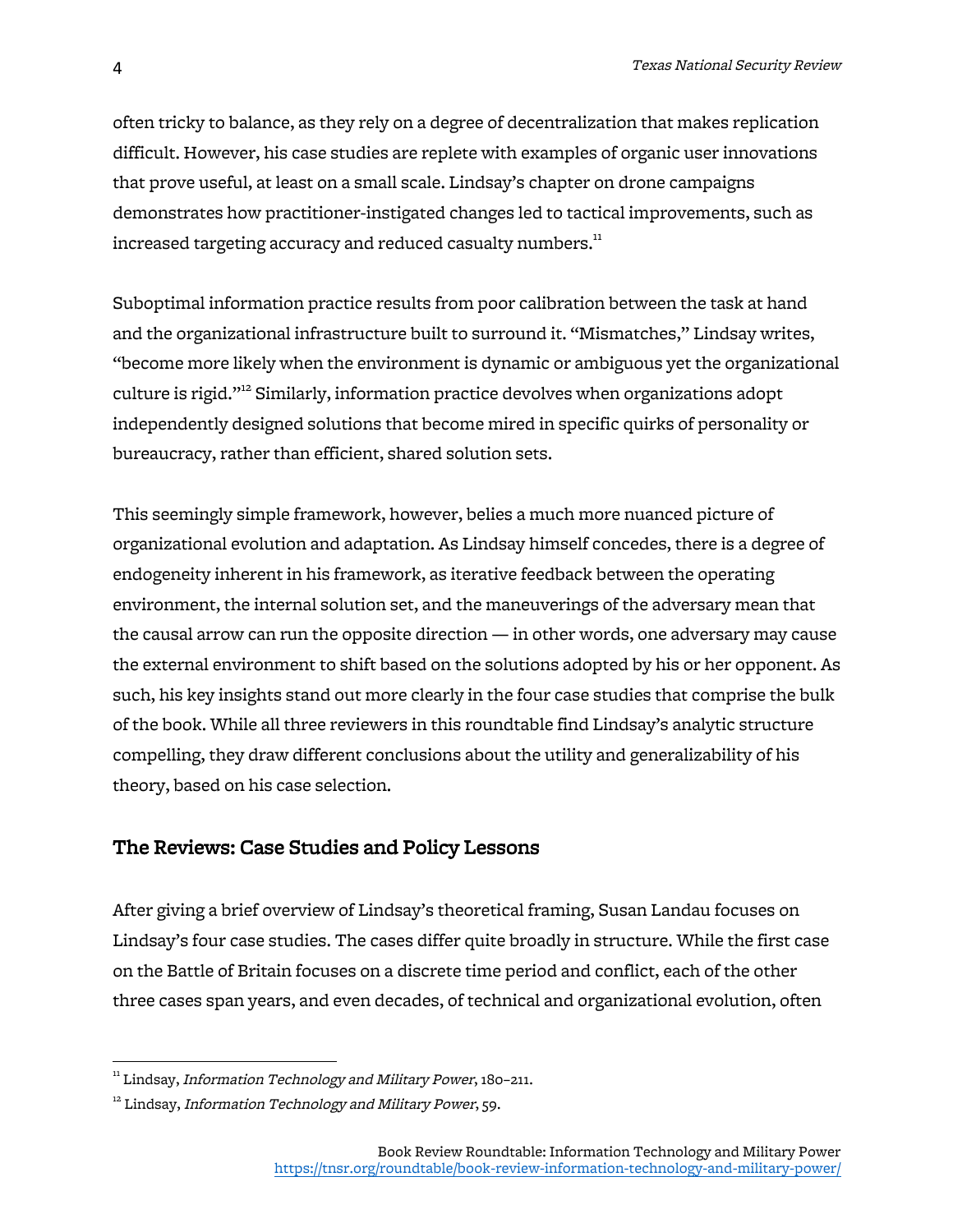across multiple conflicts. The first case also offers a fairly straightforward comparison of two organizations, the Royal Air Force and the German Luftwaffe, whereas the latter three cases focus almost entirely on the American military establishment. $^{13}$ 

For Landau, Lindsay's level of detail is both a strength and a weakness, as it refines the overarching analytic model while also muddying some of the book's conceptual clarity (and perhaps its appeal to a non-expert audience). All four cases offer valuable insights and perspectives, often informed by Lindsay's own tenure in the military. However, to Landau, Lindsay's second case study on FalconView, a mapping and planning program that grew to prominence in the 1980s and 1990s, is his strongest. She notes that this chapter "stands out because of the clarity with which Lindsay describes two critical issues: how user needs drove the design of FalconView … and the conflicts between user-designed systems and military bureaucracy." The last two cases, in her view, are mixed successes. Lindsay's study of special operations in Iraq, Landau writes, is overly detailed, and thus ultimately "less compelling," while the final case on drone operations has some "distracting" tangents on legality and executive oversight that cause it to "wander."

Yet, although she has some quibbles, Landau ultimately finds the book impressive. She is especially supportive of its reminders that "no matter how powerful IT may be, understanding how it is used requires a human-centric approach." This central thesis, Landau notes, is usefully drawn out through Lindsay's collection of historical cases.

Derek Reveron takes a broader view of Lindsay's work. Like the other two reviewers, he finds the book's focus on the human elements of information practice a refreshing and important contribution to the literature. Reveron praises the work's scope, noting that the book is "truly an interdisciplinary work, covering topics in security studies, political economy, cognition, science and technology studies, and organizational theory." The cases, he adds, are particularly strong, as is Lindsay's dual-hatted lens as both a practitioner and as a scholar.

 $^{13}$  Interestingly, both Landau and Derek Reveron note in their reviews that Lindsay's appendix on methodology offers useful insights on case selection that would have been more helpfully placed in an introductory chapter.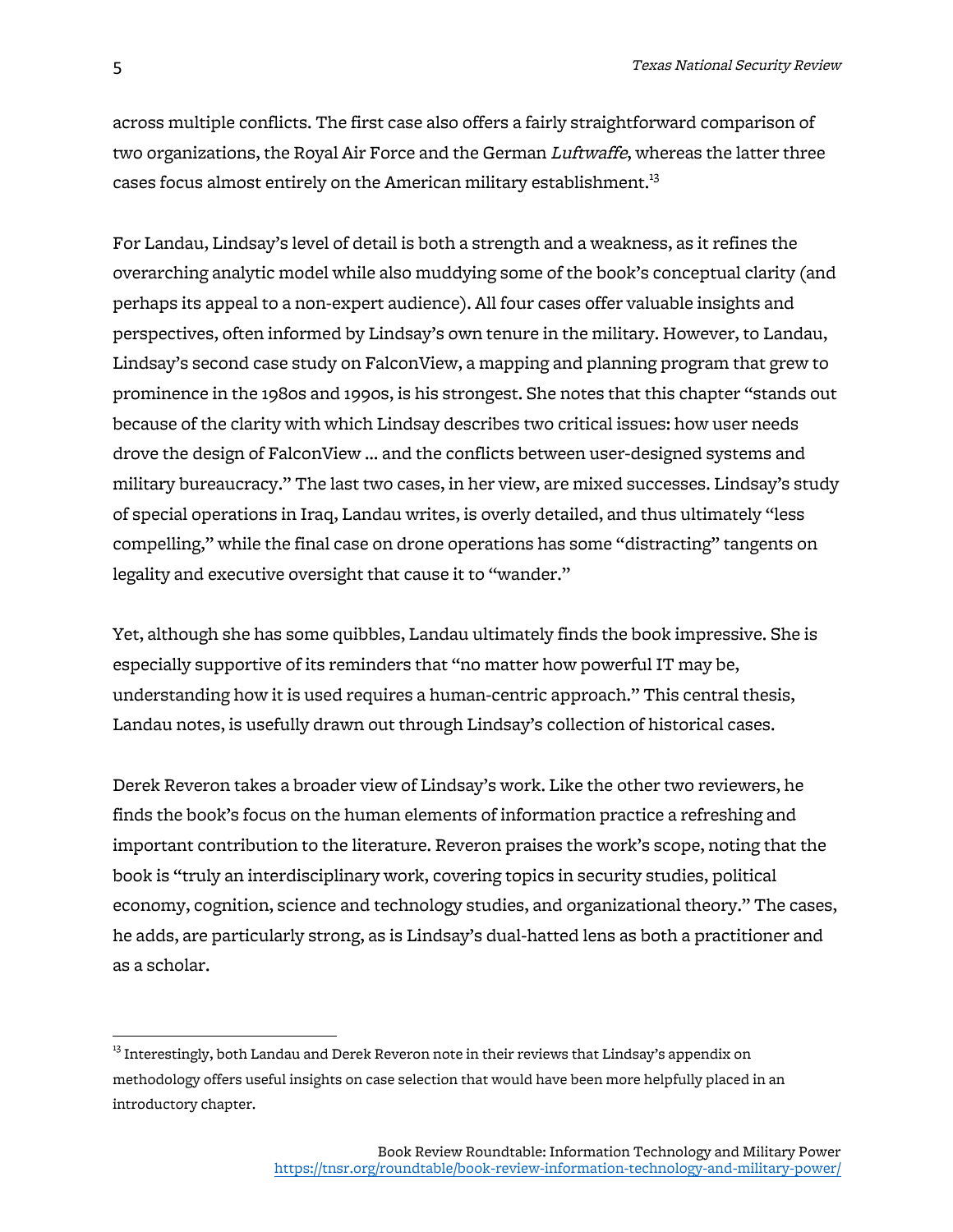Reveron does offer several critiques of the structure and case selection. He notes that several of the recent cases could have been strengthened through more comparative work. The case on special operations in Iraq, for example, could have been paired with a chapter focused on conventional forces during the same time and in the same place. Such a case, Reveron believes, would have been useful in demonstrating "how the information practices of other militaries perform when operating within the same environment." Similarly, Reveron notes that comparative work across militaries operating in the same external environment — coalition partners, for example — could also help to draw out distinctions in the internal solution sets that lead to effective information practices. Finally, and perhaps most significantly, Reveron challenges Lindsay to look beyond the tactical and operational levels of warfare and to integrate his examination of information practice into a strategic understanding of organizations. While such questions were beyond the scope of the text, Reveron concludes that Lindsay is up to the task.

Jacquelyn Schneider focuses her review on the broader policy implications of Lindsay's work. Like Reveron and Landau, Schneider also values the analytic framework Lindsay constructs, which she notes is a "deceptively simple two-by-two theory." For Schneider, the level of nuance in the text is a positive: "While the theory is certainly elegant, it is Lindsay's ability to trace the complex interdependence of these variables that is the real contribution of the book."

Schneider finds Lindsay's takeaways "particularly timely for debates about information practice in contemporary U.S. defense policy." Where Landau hedges on the question of practical relevance, Schneider identifies direct applications from Lindsay's work to contemporary questions plaguing the American military. Although the United States has had a string of "tech-friendly secretaries of defense," promising research and development investments have rarely translated into battlefield successes. Lindsay's work demonstrates the shortcomings of both top-down and bottom-up drives for innovation in information practice. The FalconView case study is particularly salient in demonstrating the limits of user-based experimentation and the need to "link innovation and institutionalization." While this lesson may not be new, Lindsay provides a useful framework for demonstrating the persistence of such challenges across the Department of Defense.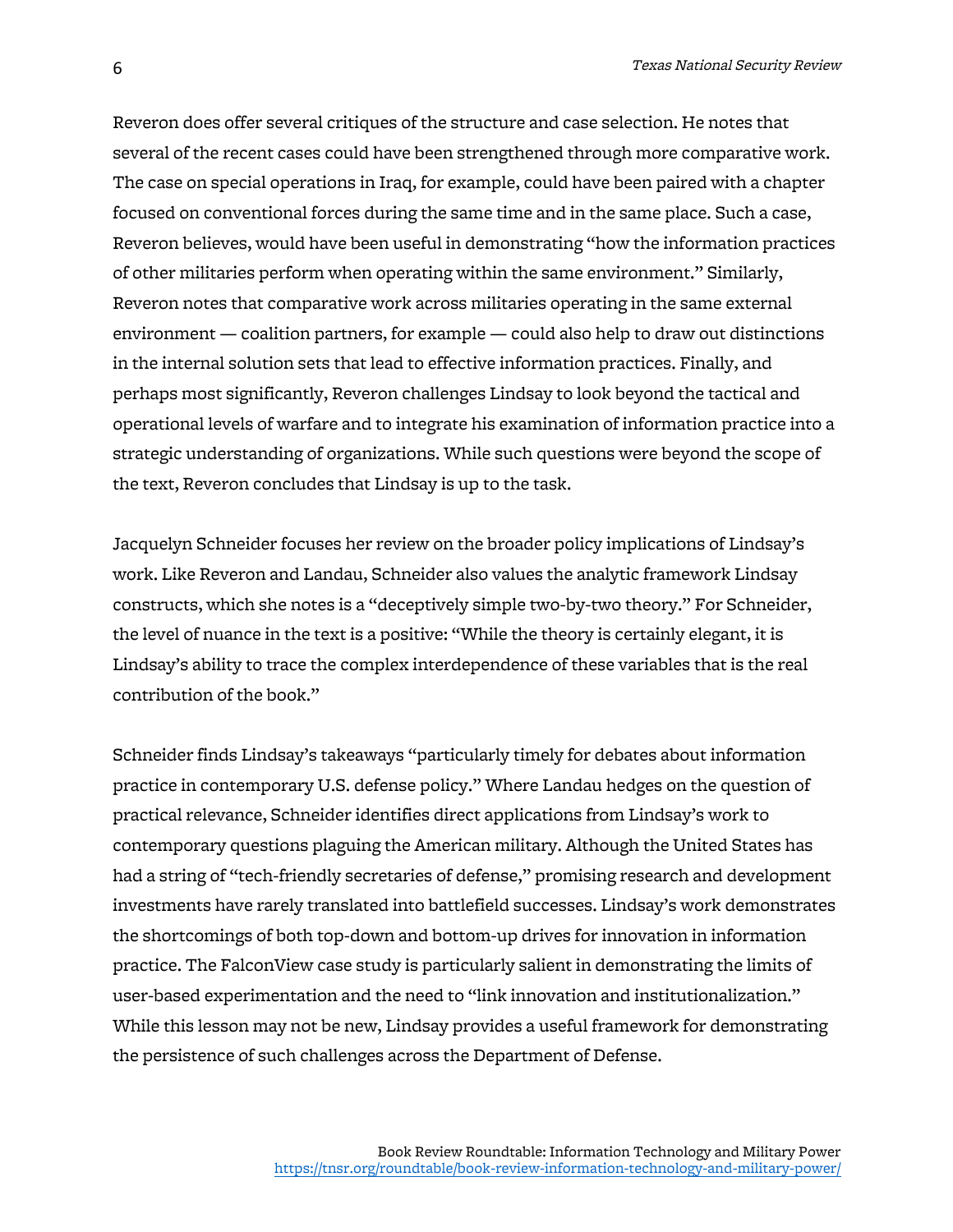Schneider is especially interested in the role of organizational identities in Lindsay's work. Despite flashy new acquisition programs targeting the start-up landscape, ingrained bureaucratic prerogatives often stymie effective information practice. Schneider points out that the case study on special operations in Iraq notably highlights the "important role that the masks of identity play by filtering information practice." Landau found this case less satisfying than the others. Schneider, however, singled it out as particularly useful in emphasizing the key pitfalls of the technology theory of war, especially when divorced from a deeper understanding of the role of culture and identity within military institutions.

#### Conclusion

Together, these three reviews highlight the many strengths of Lindsay's work: his rich analytic framework, detailed case studies, and robust insights into the shortcomings of innovation as an end unto itself. Like Schneider, I found myself most drawn to Lindsay's examination of organizational cultures. Lindsay is at his best when he is complicating traditional narratives of innovation and effectiveness. His cases serve as strong examples of the way cultural identities can distort and shape new technologies. Organizational structures often limit innovation potential, fitting new inventions into old processes. Lindsay's chapter on Iraq, for example, details the Navy SEAL culture of hyper-aggression and its effects on degrading the type and quality of information the organization mobilizes.

His four case studies are too distinct in both structure and subject to fully cohere as comparative applications of the analytic framework. Like Reveron, I found myself wishing for more directly comparative work. The first case on the Battle of Britain does an excellent job of examining how the British military tailored an institutionalized solution to address a constrained problem in a relatively finite period of time. Lindsay's subsequent cases address years and even decades of information practice evolution and often involve periods of both success and failure. The policy implications are simultaneously richer and opaquer: Lindsay's emphasis on cyclical evolution highlights how a well-honed solution can devolve as internal and external environments shift, but the factors that lead to improvement and deterioration are complex and often hard to pin down.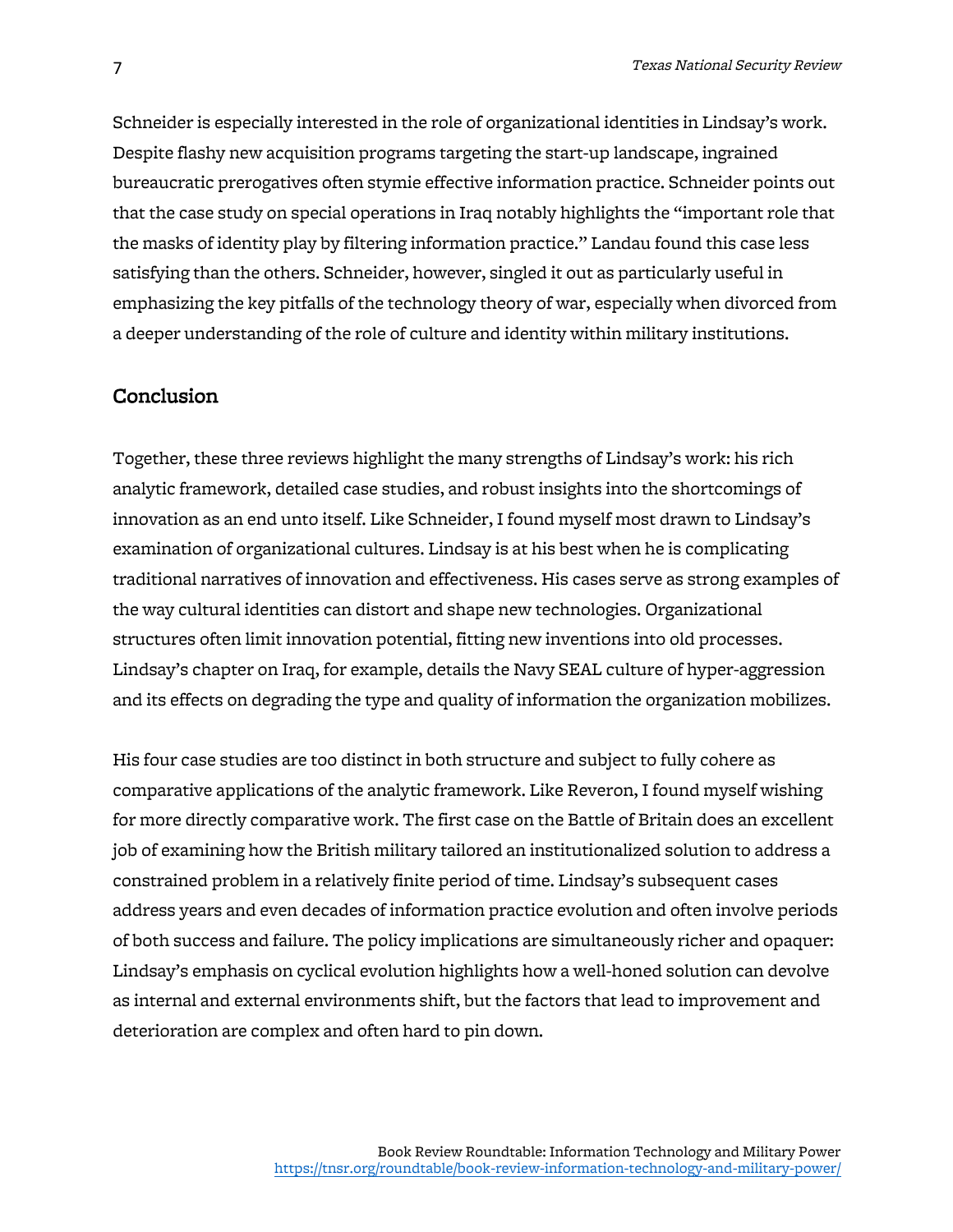However, the breadth of the case studies helps illuminate a broad spectrum of information practice and organizational evolution. Throughout, Lindsay pays particular attention to the nature and structure of symbolic representation across information technologies, from the role of human operators in early radar systems to the nature of signature strikes in contemporary drone operations. Both measurement systems require simplification and shorthand, and both are shaped by tacit assumptions that people, not machines, made first. Organizational identities structure not only the way information is processed, but also the nature of information gathered in the first place. Technology is not neutral. Rather, it reflects the prerogatives of the people who make it.

Lindsay's final chapter delves into several of the big questions that foreign policymakers face today — competition and conflict with China, the future of nuclear warfare, and the role of cyber security and cyber operations. While this section encourages debate, it also serves to reinforce an important set of challenges to the evergreen technology theory of victory. As Lindsay puts it, "reliance on information systems is a Faustian bargain: the technologies designed to reduce uncertainty become new sources of it." <sup>14</sup> We would do well to remember this.

Taylor Grossman is a senior research analyst and project manager in the Cyber Policy Initiative at the Carnegie Endowment for International Peace, where she works on cyber security and financial inclusion, cyber norm development, and other issues in technology policy.



<sup>&</sup>lt;sup>14</sup> Lindsay, Information Technology and Military Power, 217.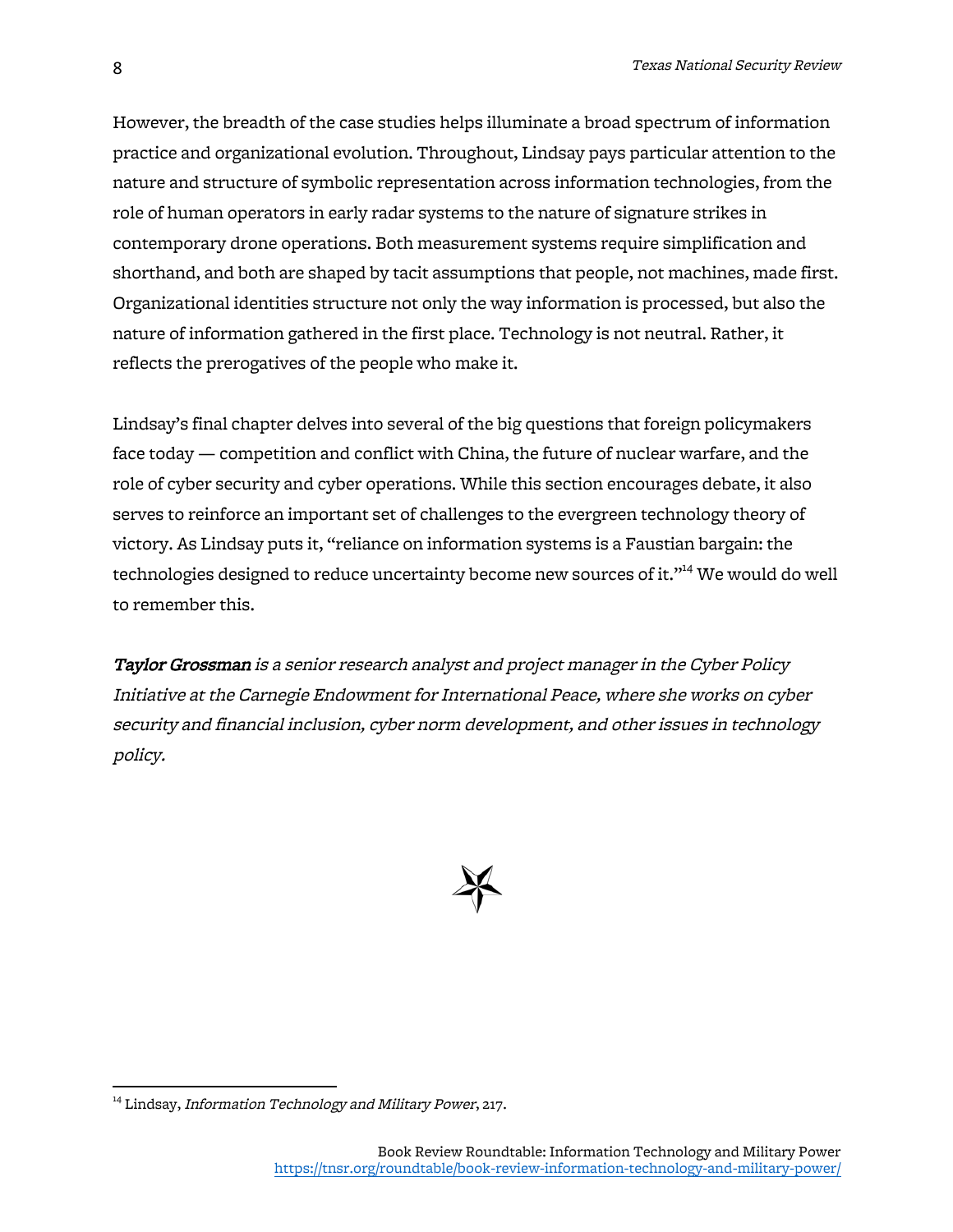## 2. Decoding When IT Is Useful During Wartime — and What Causes IT to Fail

Susan Landau

Shortly before I read Jon Lindsay's excellent book, Information Technology and Military Power, I participated in a BBC broadcast on the Colonial Pipeline ransomware attack.<sup>15</sup> Although the book concerns the use of information technology (IT) in military actions while the issue I addressed on the radio was possible Russian government involvement in the affair — the two topics share more than a superficial similarity. Both are about the fog of war created by the use of powerful IT in conflict creates — and our efforts to deal with it. Much has been written about how IT is changing the conduct of war. Lindsay attempts to bring structure to the discussion, and he is well equipped to do so: He comes at the work with an M.S. in computer science from Stanford; service in the U.S. Navy, including a deployment in Iraq; and a Ph.D. in political science. And, from the book's notes, Lindsay appears to have read most of the literature in the area. That breadth shows.

Lindsay's main contribution in Information Technology and Military Power is to argue that no matter how powerful IT may be, understanding how it is used requires a human-centric approach. IT is based on a sociotechnical system, and how effective it is depends upon how well organizations and people operate with the technology. That is something that those of us who do computer security know well, but it is a lesson that bears repeating. And it appears to be especially true in this domain. From Lindsay's description, it would seem that proponents of the "Revolution in Military Affairs" have not yet absorbed this crucial insight. At some level, that is no surprise, but what Lindsay does in Information Technology and Military Power is put meat on those bones. Through a number of in-depth case studies, Lindsay shows how this sociotechnical system actually works during war, delineating the evolution of the military's deployment of the technology and how adversaries adapt to each other based on how it is used. This provides a valuable set of lessons.

<sup>&</sup>lt;sup>15</sup> Jon R. Lindsay, *Information Technology and Military Power* (Ithaca, NY: Cornell University Press, 2020).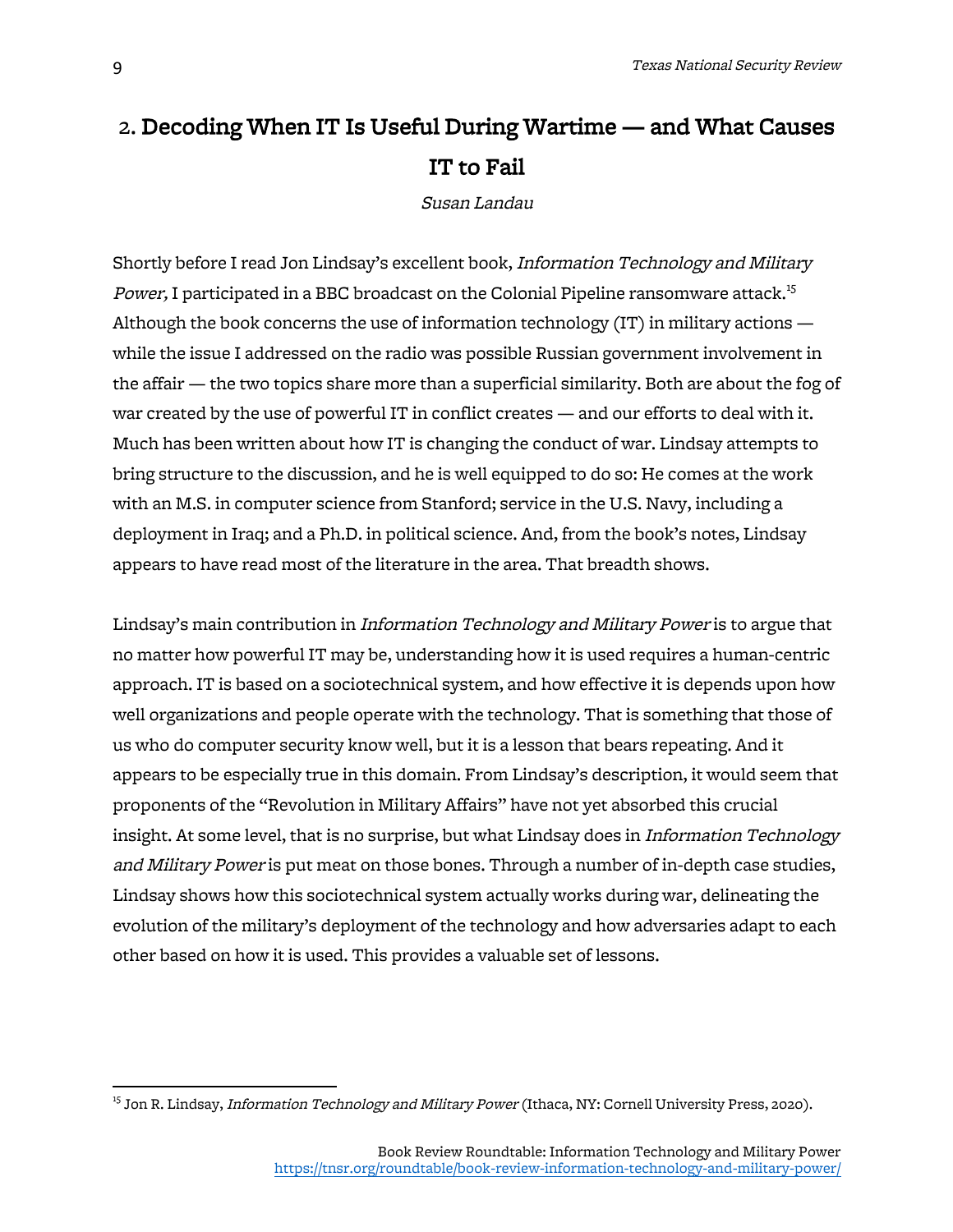#### The Theoretical Framing

Naturally for a political science text, the book begins with theoretical scaffolding that examines how organizations in rapidly changing and dynamic situations manage their information practices. Lindsay first discusses the military's "external" problem, which can be constrained or unconstrained.<sup>16</sup> Constrained problems are those that operate within inherent limitations. These could be physical, social, technological — or some combination thereof. Unconstrained problems are more ambiguous with less clear limits and thus often present confusingly. Lindsay provides a number of examples of both: The Royal Air Force Fighter Command during World War II is a quintessential case of a constrained problem, while the German Luftwaffe's strategic bombing campaign during that same conflict was unconstrained.17 Next, Lindsay considers "internal" information solutions, which can be institutionalized or organic.<sup>18</sup> Institutionalized information solutions operate according to a set of clearly defined rules and controls. Organic solutions are much less hidebound — and thus also less predictable. Royal Air Force Fighter Command is an example of an institutionalized information solution (Lindsay explores this issue in depth), while improvised explosive devices represent an organic information solution.<sup>19</sup>

Having set up a standard social science set of variables, Lindsay asks what happens when constrained and unconstrained problems face institutionalized and organic information solutions. When a constrained enemy meets institutionalized information solutions, that is, Lindsay writes, a "managed practice" situation. Of course, the constrained enemy then changes its responses to less clear ones that use uncertainty as a strategy. This adaptation disrupts the institutionalized information response. Thus, the enemy has become unconstrained. The result is now that the military's responses are disjointed from the actions of its adversary. The military has, in Lindsay's words, been put in an "insulated practice" state. To be successful, the military must counter its adversary's changes by itself switching to organic information solutions, putting the situation in an "adaptive practice" mode. When this happens, the enemy adapts, using the best practices of its unconstrained

 $16$  Lindsay, *Information Technology and Military Power*,  $7-11$ ,  $49-53$ .

 $17$  Lindsay, Information Technology and Military Power, 8.

 $18$  Lindsay, Information Technology and Military Power, 8-11, 53-56.

<sup>&</sup>lt;sup>19</sup> Lindsay, Information Technology and Military Power, 8.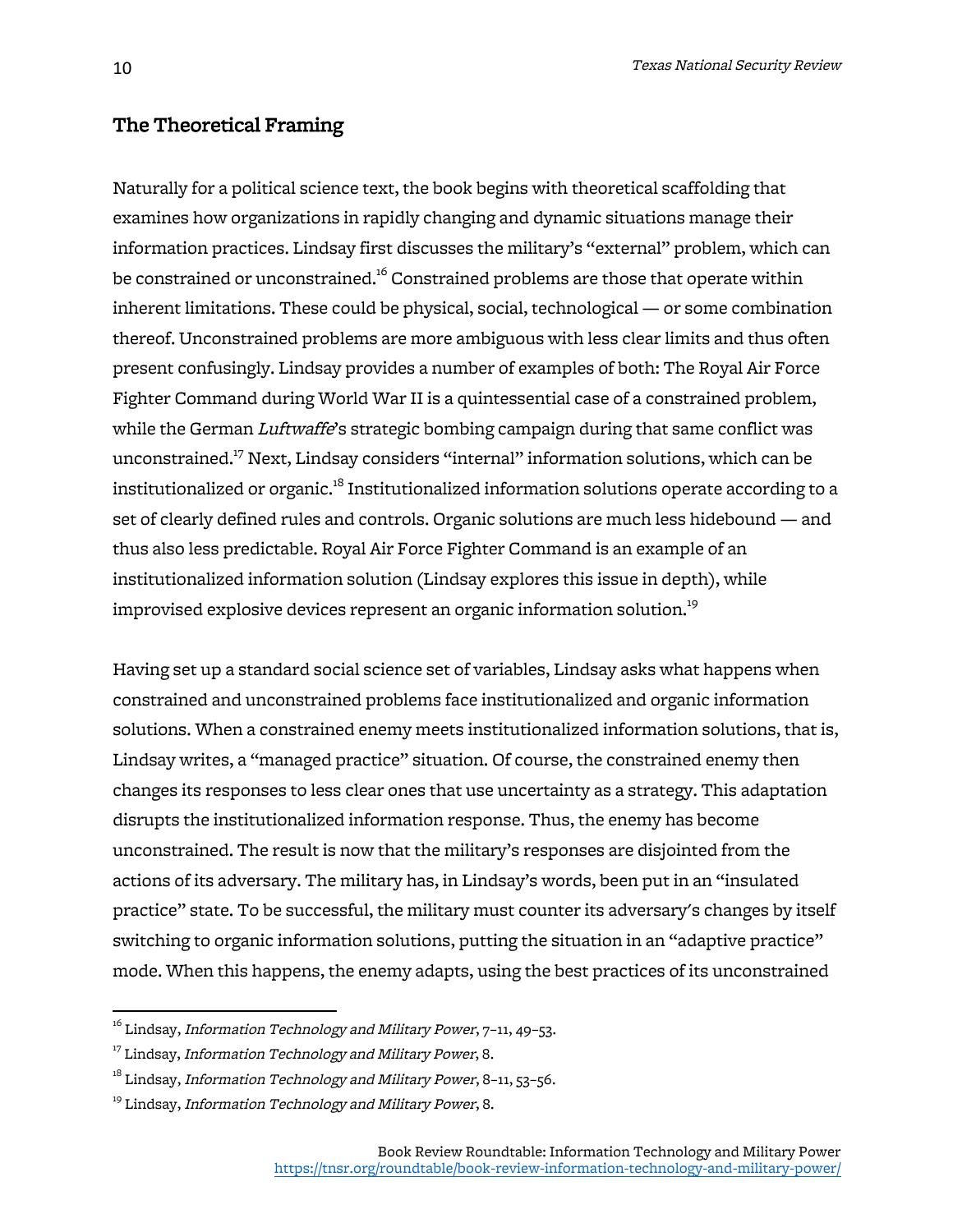behavior. This response places the enemy in a constrained state, leaving the military's organic solutions less well suited to the situation. From the military's point of view, the situation is now in a state of "problematic practice."<sup>20</sup> Thus, the military will respond by moving back to institutionalized information solutions. The cycle then begins anew.

#### The Case Studies

After presenting the theory, Lindsay then moves to the heart of the book: its four case studies. These focus, respectively, on the Battle of Britain, user innovation in aviation planning software, the Revolution in Military Affairs, and drone warfare, the last three of which draw on Lindsay's own military experience. The other members of this roundtable are political scientists, so I will leave for them the task of evaluating Lindsay's theory and will utilize my expertise as a computer scientist to focus my review on the case studies.

Lindsay's choice of the Battle of Britain is, at first glance, a little surprising. After all, IT was in its infancy during World War II, and the issues that existed then were quite different from the ones we encounter today. But in his view, the case "was an obvious choice" because it involved "simpler technology," "a different war fighting domain," and had a "successful outcome." Moreover, the case is of "intrinsic historical importance" and there is "abundant archival data" to consult.<sup>21</sup> Such information would have been useful to have before the chapter began, as I found myself wondering why I was reading about IT's role in warfare at a time when it was only just developing. I did not wonder long, however, for Lindsay's writing in that chapter was captivating, and I was drawn in.

Lindsay details how the United Kingdom carefully measured everything it could. The most important technological development in this respect was radar, an area in which the country was operationally ahead of Germany. <sup>22</sup> London also relied heavily on visual observation. Indeed, Lindsay details how there were 1,000 observation points from which

<sup>&</sup>lt;sup>20</sup> Lindsay, *Information Technology and Military Power*, 57-67.

 $21$  Lindsay, Information Technology and Military Power, 246.

<sup>&</sup>lt;sup>22</sup> Lindsay, Information Technology and Military Power, 84-88.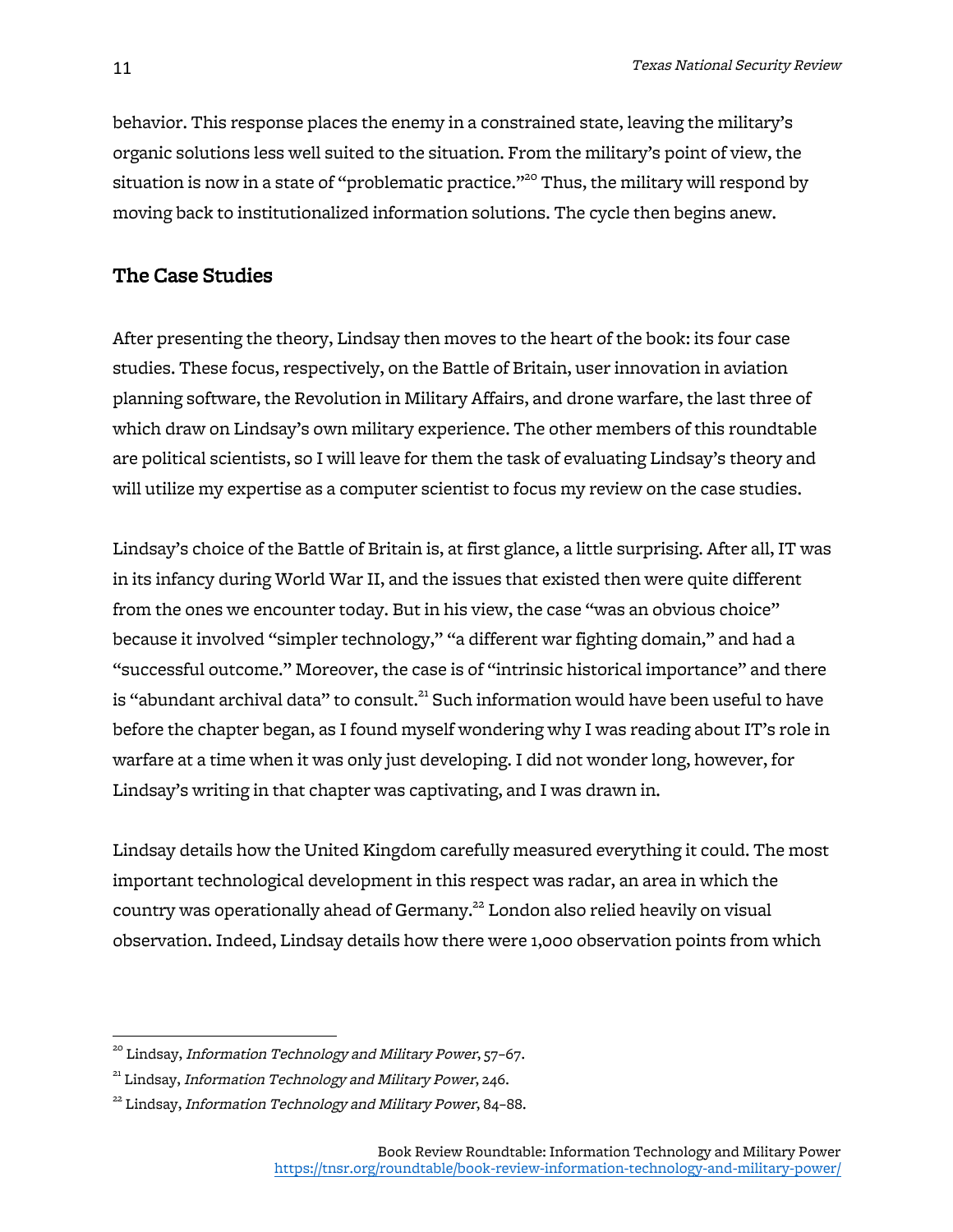observers were employed to spot incoming aircraft.<sup>23</sup> The British also relied on signals intelligence, which they used in both the air and at sea.

As Lindsay makes clear, the information the United Kingdom was able to collect and analyze gave it important strategic advantages over Germany.<sup>24</sup> The pilots may have won the battle, but thousands of personnel on the ground backed them up. $^{\mathrm{25}}$  Lindsay's description of this case is not so much an illustration of the dynamics of cycling through different practices as it is an illustration of the power of information and data analysis, even when it is humans who are largely doing the analysis.

It is worth noting that the United Kingdom was — and evidently still is — assiduous about collecting data even before it was fully clear how it might use the information. During the recent pandemic, the country has been careful to collect genomic samples, which has made it easier to understand how the COVID-19 variants are spreading.<sup>26</sup> Likewise, the physicist Freeman Dyson has recounted how, during World War II, he helped calculate whether gun turrets on bombers saved flight crews' lives (they did not). $^{27}$  This work was based on data that compared survival with crew longevity. An additional paragraph in this chapter that described other similar uses of data would have been interesting and would have helped to provide historical context.

Lindsay's discussion of user innovation in aviation mission-planning software greatly benefits from the combination of his scholarly perspective with hands-on experience in day-to-day military operations. The chapter on this topic stands out because of the clarity with which Lindsay describes two critical issues: how user needs drove the design of FalconView —including, most critically, an easy-to-use interface that enabled novices to be productive quickly — and the conflicts between user-designed systems and military

<sup>&</sup>lt;sup>23</sup> Lindsay, *Information Technology and Military Power*, 88-89.

<sup>&</sup>lt;sup>24</sup> Lindsay, *Information Technology and Military Power*, 106-08.

 $^{25}$  Lindsay, Information Technology and Military Power, 108.

 $^{26}$  Harald s. Vöhringer et al., Genomic Reconstruction of the SARS-CoV-2 Epidemic in England, *Nature*, no. 600 (2021): 506, https://doi.org/10.1038/s41586-021-04069-y.

 $27$  Freeman Dyson, "A Failure of Intelligence: Part I," MIT Technology Review, Nov. 1, 2006, https://www.technologyreview.com/2006/11/01/227625/a-failure-of-intelligence/.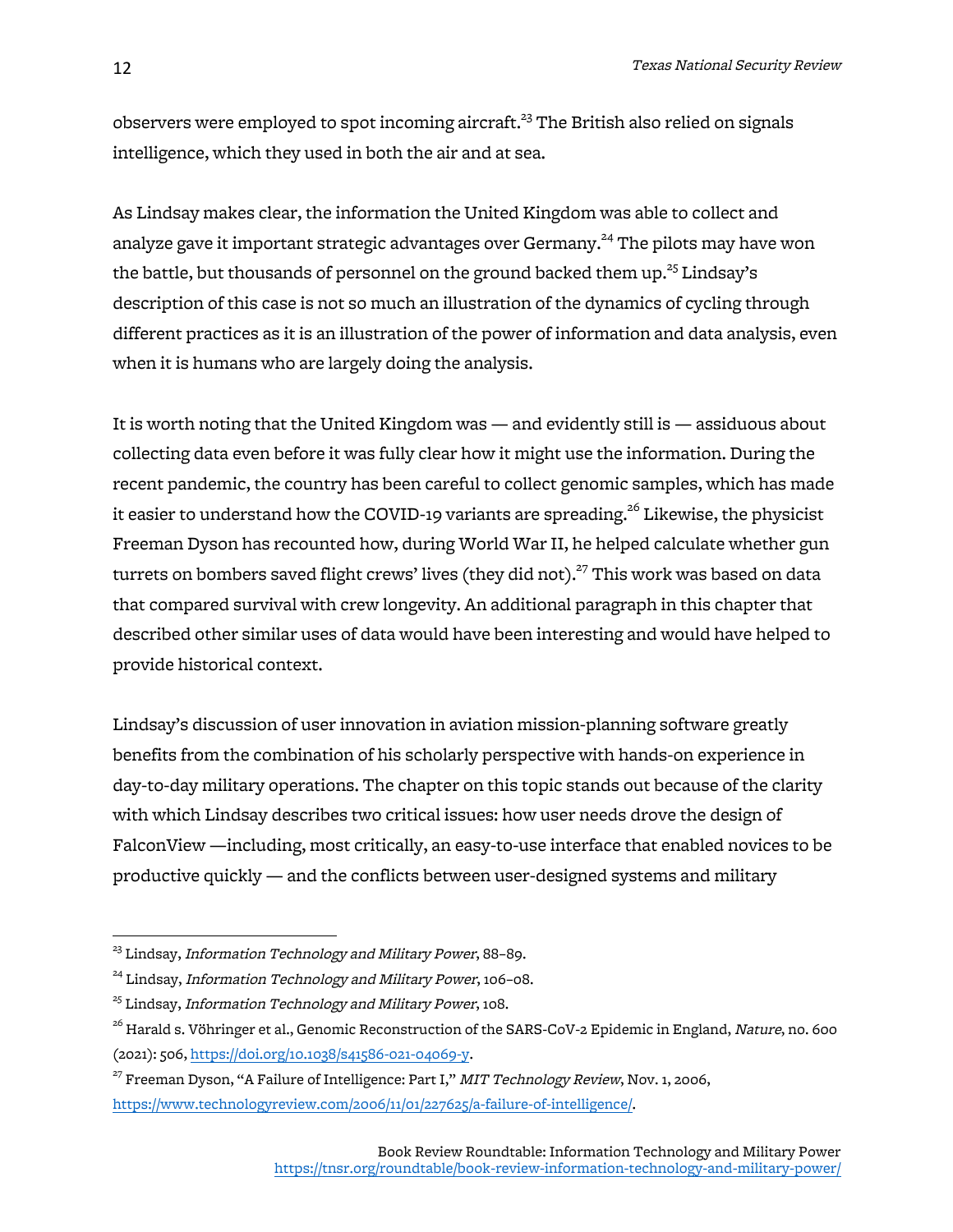bureaucracy. Lindsay brings in valuable details about why FalconView was so popular. These include the importance of fitting the technology to the user and the impact of the user community in driving specifications.<sup>28</sup> Thus, this chapter would make an excellent case study for a course in computer usability.

FalconView was the product of an effort by National Guard fighter pilots and Georgia Institute of Technology programmers to support planning for the F-16 Fighting Falcon.<sup>29</sup> The software took advantage of the personal computers that were becoming more widely available during the early 1990s.<sup>30</sup> As with many tools designed by users, FalconView, to use Eric Raymond's words, "scratched an itch," and so it is no surprise that it was quickly and widely adopted.<sup>31</sup> Lindsay details how within a decade of its development, the open-source program had an enthusiastic user base and was deployed in all four services.<sup>32</sup> The numerous examples he provides reveal how the changing nature of the military mission fed development of the FalconView software and the ways in which user input and control were integral to the software's success.

Previously, the military bureaucracy had committed to using a UNIX-based system, MSS, that Tactical Air Command had begun developing in the 1980s for mission planning.<sup>33</sup> At the time, the system ran on very large machines, such that they required "four people to lift [them] and a C-130 to transport [them]."<sup>34</sup> This system had loads of features. As Lindsay describes, it had "something for everyone."<sup>35</sup> During the 1991 Persian Gulf War, crews were impressed with the digital mapping the system provided, but not with the shortage of

<sup>&</sup>lt;sup>28</sup> Lindsay, *Information Technology and Military Power*, 133.

<sup>&</sup>lt;sup>29</sup> Lindsay, *Information Technology and Military Power*, 113.

 $3^\circ$  The program was a mapping interface for a set of software tools, but the whole set is often referred to as FalconView.

 $31$  Eric S. Raymond, *The Cathedral and the Bazaar: Musings on Linux and Open Source by an Accidental* Revolutionary (Cambridge, MA: O'Reilly, 1999).

 $32$  Lindsay, Information Technology and Military Power, 113.

 $33$  Lindsay, Information Technology and Military Power, 116.

<sup>&</sup>lt;sup>34</sup> Lindsay, *Information Technology and Military Power*, 116.

<sup>&</sup>lt;sup>35</sup> Lindsay, Information Technology and Military Power, 116.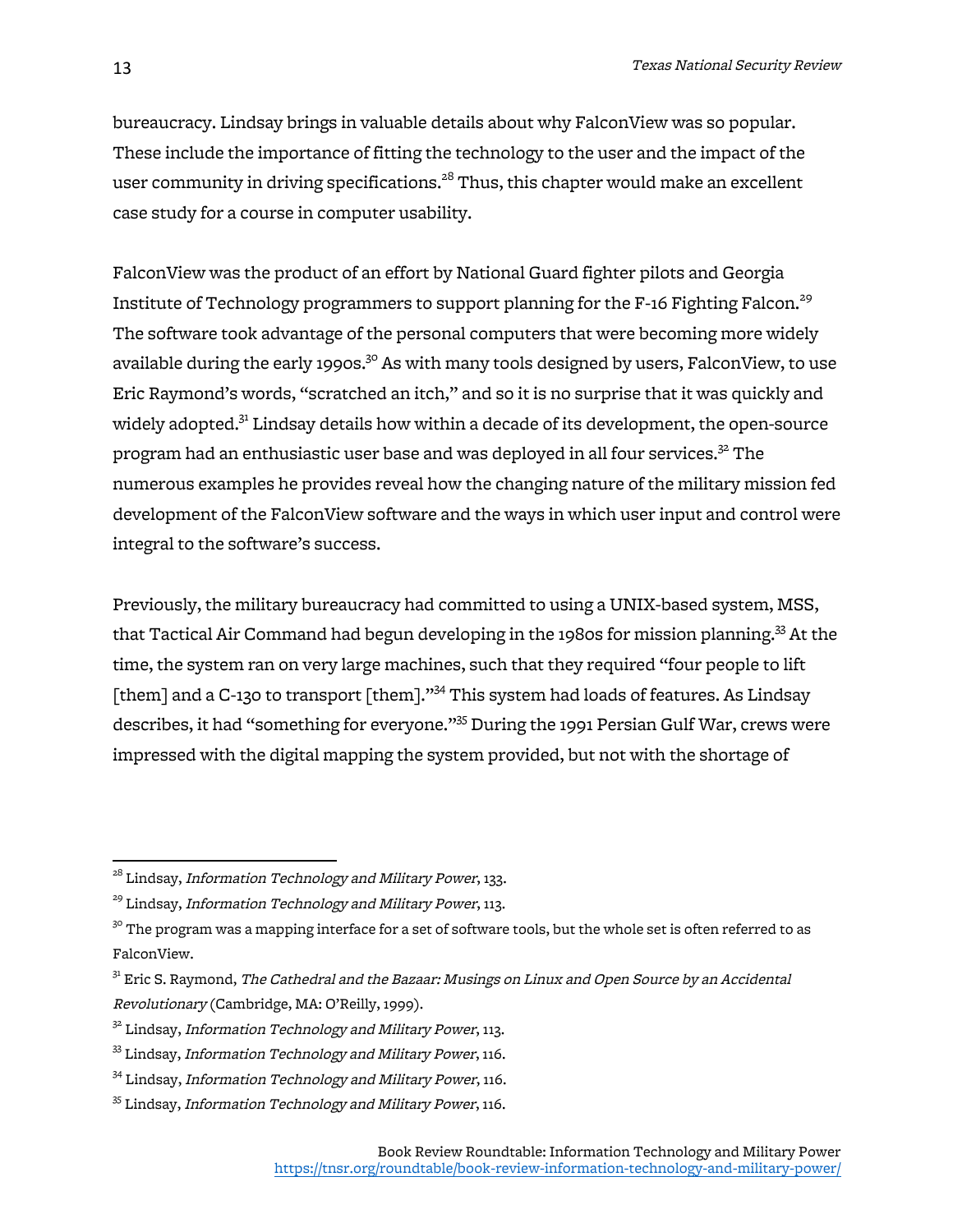machines or the fact that they were frequently down.<sup>36</sup> That is when the FalconView effort started.

Although the military bureaucracy recognized that FalconView was providing value, it saw it functioning as merely a short-term fix until MSS added the appropriate features. Because FalconView, like many user-created systems, had certain weaknesses, including security, many military officials remained firmly committed to a UNIX-based system. Some military officials also viewed FalconView, an upstart project, as a threat to MSS, the official effort. Consequently, they began placing new demands on the program, with the goal of slowing its development.37

The bureaucracy failed to see the real innovation FalconView provided. Lindsay's observation that acquisition managers "took the problem [of UNIX machines] to be simply a matter of computer architecture, rather than the bureaucratic nature of the acquisitions process and the dynamic evolution of mission planning requirements" is spot-on. $^{38}$  What FalconView actually provided was an innovative, user-based development process. If the military does not understand why systems like MSS fail — and, conversely, why, by 2009, FalconView had 45,000 military users — there will continue to be a mismatch between what personnel want in systems and what the military actually delivers.<sup>39</sup>

Lindsay also includes a discussion of a highly unconstrained context: special operations in Iraq. Early on in the book, Lindsay says he has chosen to prioritize simplicity over providing fully detailed accounts in his case studies. That was a wise choice, but the complexity of the Iraqi case requires Lindsay to provide so much description that it is difficult to keep it all in mind. As a result, I found it somewhat less compelling than the other three cases and in need of some judicious editing that would have included less detail and more narrative. I nevertheless appreciate the depth of first-hand knowledge that Lindsay is able to bring to bear.

<sup>&</sup>lt;sup>36</sup> Lindsay, *Information Technology and Military Power*, 117.

<sup>&</sup>lt;sup>37</sup> Lindsay, *Information Technology and Military Power*, 121.

<sup>&</sup>lt;sup>38</sup> Lindsay, *Information Technology and Military Power*, 127.

<sup>&</sup>lt;sup>39</sup> Lindsay, *Information Technology and Military Power*, 126.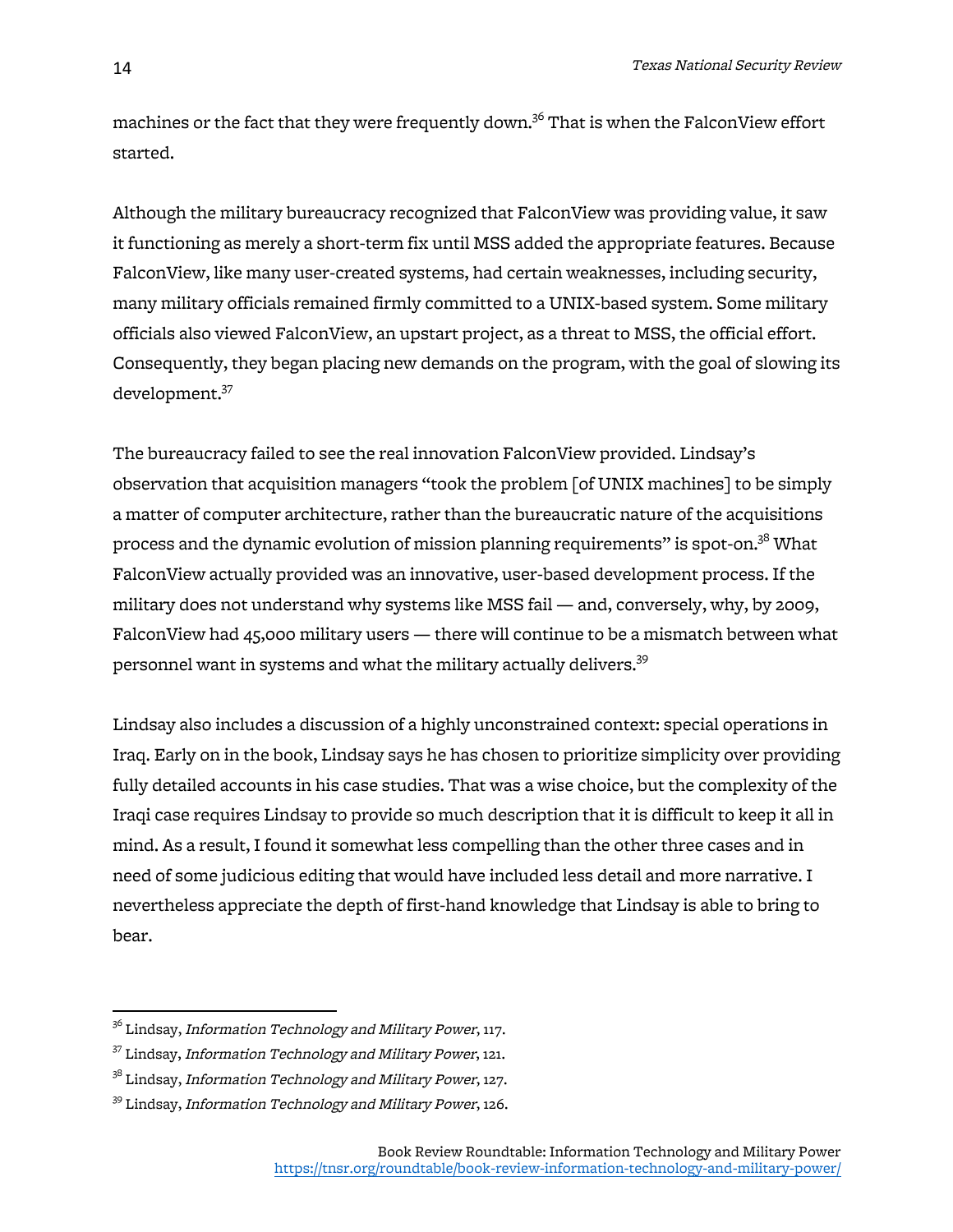Lindsay makes a persuasive case for the reasons behind the failure of the Revolution in Military Affairs during the years that followed the initial "victory" in the war. His discussion of the breakdowns in the sociotechnical operating system is compelling. He does an excellent job of describing the complexities involved in integrating the sociotechnical IT system into the military one, given the extremely dynamic situation on the ground.<sup>40</sup> Lindsay demonstrates that the revolution is more or less meaningless unless the "socio" part of the sociotechnical system is really factored in. Along the way, Lindsay shows that organizations tend to optimize what they measure.<sup>41</sup>

Lindsay's final case study, which covers drone use, is excellent, but also wanders a bit. His discussion of the writings of Abdullah bin Mohammed, a senior commander for al-Qaeda in the Arabian Peninsula, on how to deal with American drones is both fascinating and well presented.<sup>42</sup> Likewise, his discussion of how al-Qaeda adapted to the heavy U.S. use of drones is superb.43 But his lengthy discussion of the legal issues involved in drone targeting and high-level — as in, presidential — oversight are relatively far removed from the dynamic that is the book's main focus. <sup>44</sup> As such, it was distracting.

#### Conclusion

Lindsay concludes with some valuable recommendations. He makes the obvious, but extremely useful, suggestion that users of technology work with technology designers during development. <sup>45</sup> He also provides serious and thoughtful recommendations about how to support runtime design.<sup>46</sup> His comments about the People's Liberation Army's lack of experience in using IT in wartime situations are important, and the Defense Department should take serious heed of that critically important point.<sup>47</sup> Indeed, although *Information* 

<sup>&</sup>lt;sup>40</sup> Lindsay, Information Technology and Military Power, 158-64.

<sup>&</sup>lt;sup>41</sup> Lindsay, Information Technology and Military Power, 155-57.

 $42$  Lindsay, Information Technology and Military Power, 205-07.

<sup>&</sup>lt;sup>43</sup> Lindsay, *Information Technology and Military Power*, 207.

<sup>44</sup> Lindsay, Information Technology and Military Power, 194–203.

<sup>45</sup> Lindsay, Information Technology and Military Power, 215.

 $46$  Lindsay, Information Technology and Military Power, 223-24.

<sup>47</sup> Lindsay, Information Technology and Military Power, 229.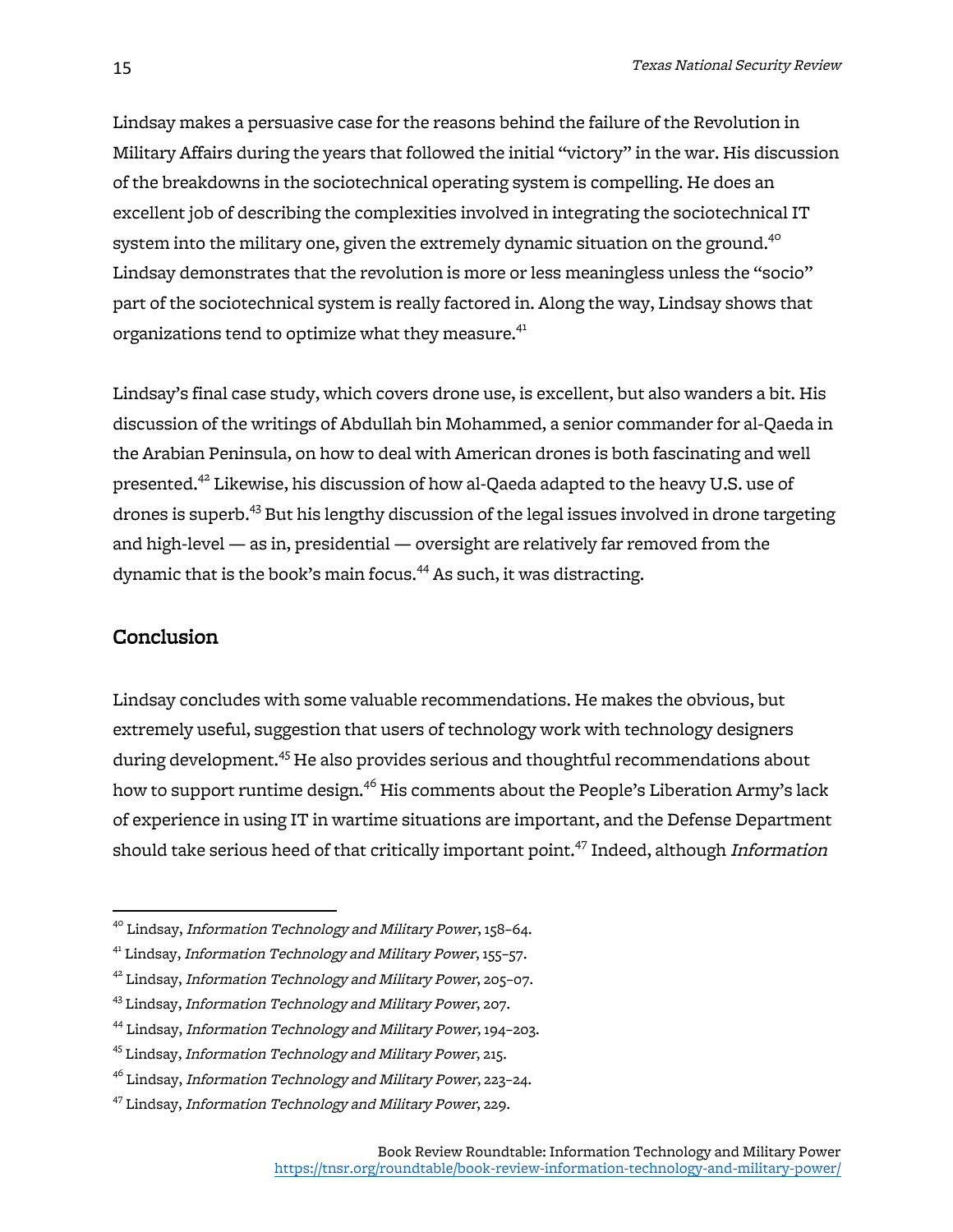Technology and Military Power makes clear that the U.S. military still has much to learn about effectively using IT in wartime, the United States has already absorbed a number of important lessons in that area, whereas China lacks the same level of experience.

There is a lot in Lindsay's book: a theory that attempts to explain the set of forces that enable IT to be useful in war; a model for why the value of IT cyclically increases and decreases in war; and four case studies with exceptional levels of detail, all of which make it an excellent study.

At the same time, I do have some concerns about the book. The significant level of detail in some of the case studies and the assumption that the reader will understand certain references about military history raises the question of for whom exactly this book was written. Information Technology and Military Power is clearly valuable for those in the security studies, national security, and political science fields, as well as for military personnel. But, because of how it is written, the study reads like a research monograph, rather than as a text that might be useful in, say, an undergraduate or master's level course in national security.

In addition, the book includes a few inaccuracies. To be sure, Eric Raymond did say, "Given enough eyeballs, all bugs are shallow."<sup>48</sup> But open-source software may have quite serious bugs that go undetected for significant periods of time. A serious error in Open SSL — an implementation of SSL/TLS that encrypts https communications — for example, went undiscovered for two years, even though it utilized open-source code. This error, Heartbleed, made it possible to sometimes read supposedly encrypted text.<sup>49</sup> In addition, although former al-Qaeda member Anwar al Awlaki fled the United States, he did not do so because of anti-Muslim sentiment, as Lindsay implies.<sup>50</sup> Instead, he left because the FBI had tracked him visiting prostitutes, and he was concerned that that information would become public. $5<sup>1</sup>$  I would also have preferred that Lindsay avoid using the term "deep state" in his

<sup>&</sup>lt;sup>48</sup> Quoted in Lindsay, Information Technology and Military Power, 63.

<sup>49</sup> For information on the Heartbleed Bug, see https://heartbleed.com/.

<sup>&</sup>lt;sup>50</sup> Lindsay, *Information Technology and Military Power*, 195.

<sup>&</sup>lt;sup>51</sup> Scott Shane, "The Lessons of Anwar Al-Awlaki," New York Times Magazine, Aug. 27, 2015, https://www.nytimes.com/2015/08/30/magazine/the-lessons-of-anwar-al-awlaki.html.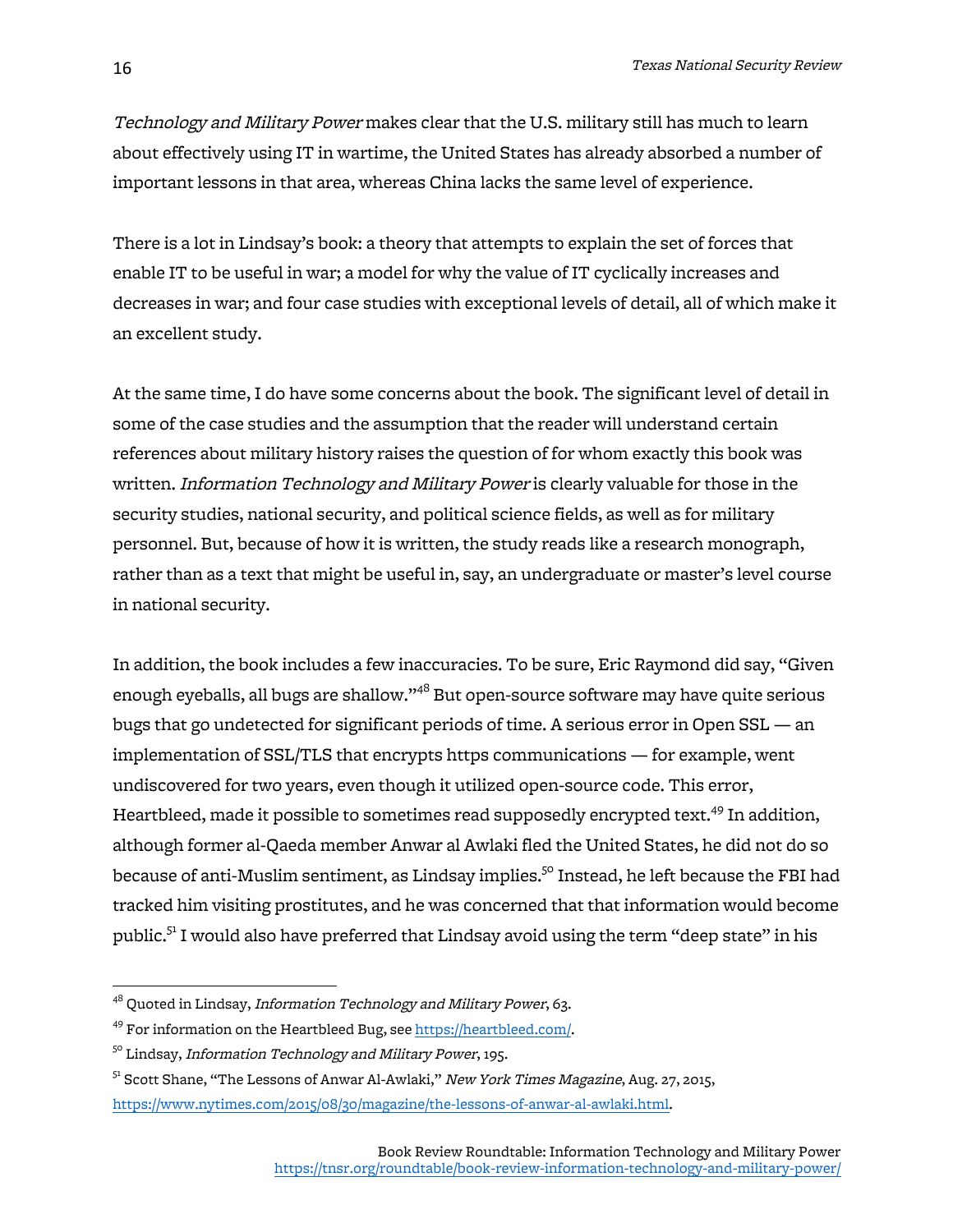discussion of reversion to oversight. $^{52}$  Even if the intent was ironic, the use of the term might have the unintended effect of lending truth to a falsehood. Lastly, it is not the Industrial Revolution that has allowed commanders to be miles from the battlefield — it is electronic communications that has permitted this distancing.<sup>53</sup> All of these, however, are quite minor oversights.

In writing Information Technology and Military Power, Lindsay did an exceptional job of pulling together work from security studies, political science, cognitive science, and the sociology of technology and science. Ethnographic studies of military behavior are difficult to do, but he did an excellent job in that regard as well. Lindsay, moreover, showcases that he has a terrific understanding of usability issues — indeed, better than some in Silicon Valley. Thus, Information Technology and Military Power will be a valuable text for many experts. I very much hope that the military takes heed of it, for it contains some extremely useful lessons.

Susan Landau is Bridge Professor in Cyber Security and Policy at The Fletcher School and the School of Engineering, Department of Computer Science, at Tufts University and is <sup>a</sup> visiting professor in the Department of Computer Science at University College London, where she works at the intersection of cyber security, privacy, law, and policy. Landau has testified before Congress and has frequently briefed U.S. and European policymakers on encryption, surveillance, and cyber security issues. She currently serves on the National Academies Forum on Cyber Resilience and the American Academy of Arts and Sciences Committee on International Security Studies. Landau was a 2012 Guggenheim Fellow and is a fellow of the American Association for the Advancement of Science and of the Association for Computing Machinery.



<sup>&</sup>lt;sup>52</sup> Lindsay, Information Technology and Military Power, 203.

<sup>53</sup> Lindsay, Information Technology and Military Power, 208.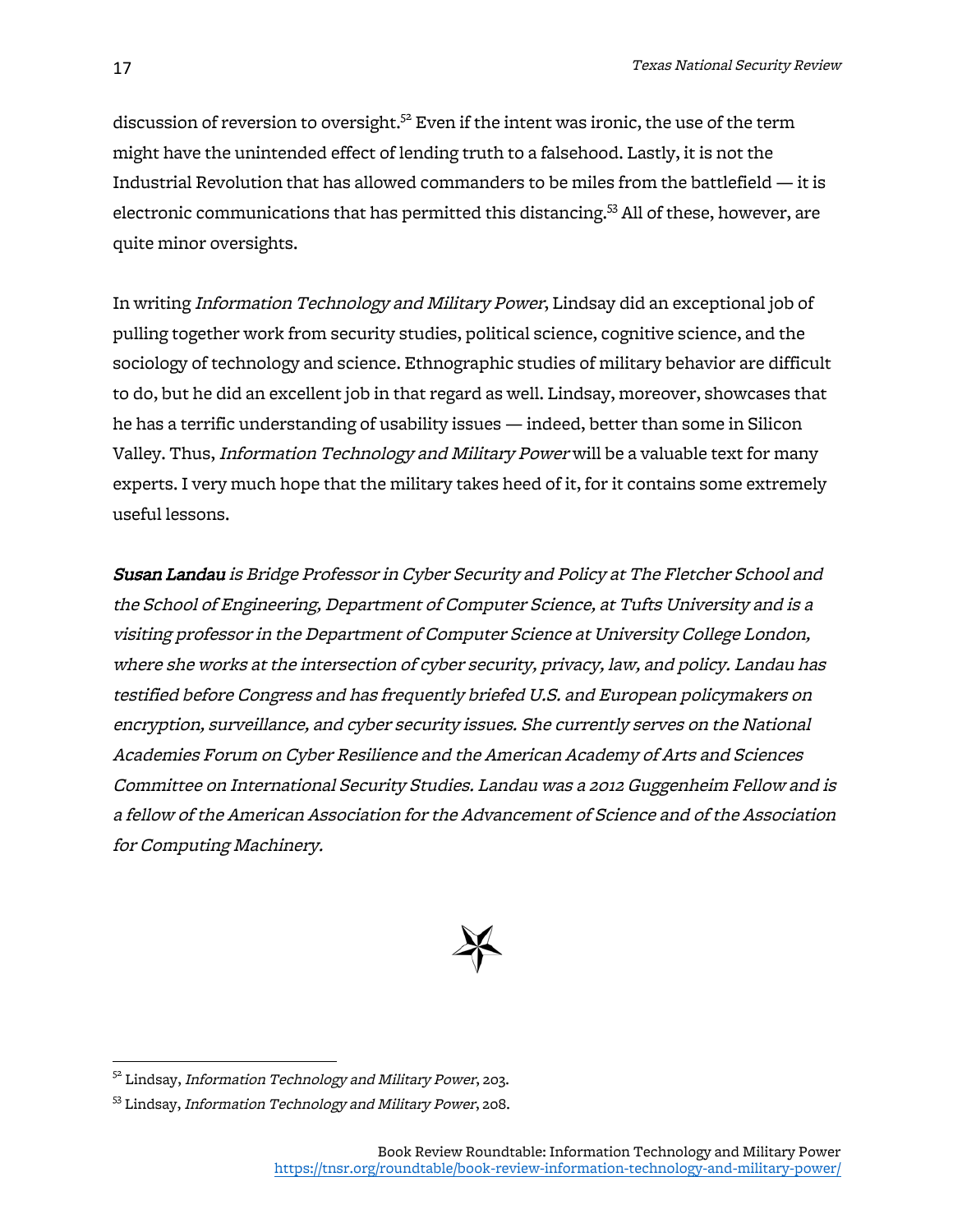### 3. A Scholar Reflects on War

Derek S. Reveron

War is foggy. Technology promises to lift the fog of war. War is still foggy.

Those familiar with Jon Lindsay's other work may be surprised that *Information* Technology and Military Power is not centrally about cyber warfare, China and cyber security, or coercion in cyberspace.<sup>54</sup> Instead, one of Lindsay's core themes in his latest book is that "[c]ybersecurity can be understood as a second-order program of using information practice to exploit or protect information practice itself."<sup>55</sup> Indeed, this book is primarily about how military organizations develop and use information during war. Lindsay's dependent variable is "information practice," which, in his view, is shaped by the interaction between operational problems and organizational solutions.

Lindsay's main focus is the key question of when technology can lift the fog of war and transform friction into traction in military conflicts. To be successful in an era in which operational centers resemble offices and staff officers face information overload, he believes that military organizations must confront two separate challenges. "The first," he writes, "is the external challenge of understanding and overcoming a willful and reactive opponent in a particular geographical situation. The second is the internal challenge of coordinating all the intellectual and material resources that make it possible to solve the first challenge. To control the enemy, therefore, a military must also control itself." $^{56}$ 

<sup>&</sup>lt;sup>54</sup> Jon R. Lindsay, *Information Technology and Military Power* (Ithaca, NY: Cornell University Press, 2020). For a sampling of Lindsay's other writings, see, for example, Jon R. Lindsay, "Stuxnet and the Limits of Cyber Warfare," Security Studies 22, no. 3 (2013): 365–404, https://doi.org/10.1080/09636412.2013.816122; Jon R. Lindsay, Tai Ming Cheung, and Derek S. Reveron, eds., China and Cybersecurity: Espionage, Strategy, and Politics in the Digital Domain (New York: Oxford University Press, 2015); and Jon R. Lindsay and Erik Gartzke, "Coercion through Cyberspace: The Stability-Instability Paradox Revisited," in Coercion: The Power to Hurt in International Politics, ed. Kelly M. Greenhill and Peter Krause (New York: Oxford University Press, 2018), 179–203.

<sup>&</sup>lt;sup>55</sup> Lindsay, Information Technology and Military Power, 12.

<sup>&</sup>lt;sup>56</sup> Lindsay, Information Technology and Military Power, 49.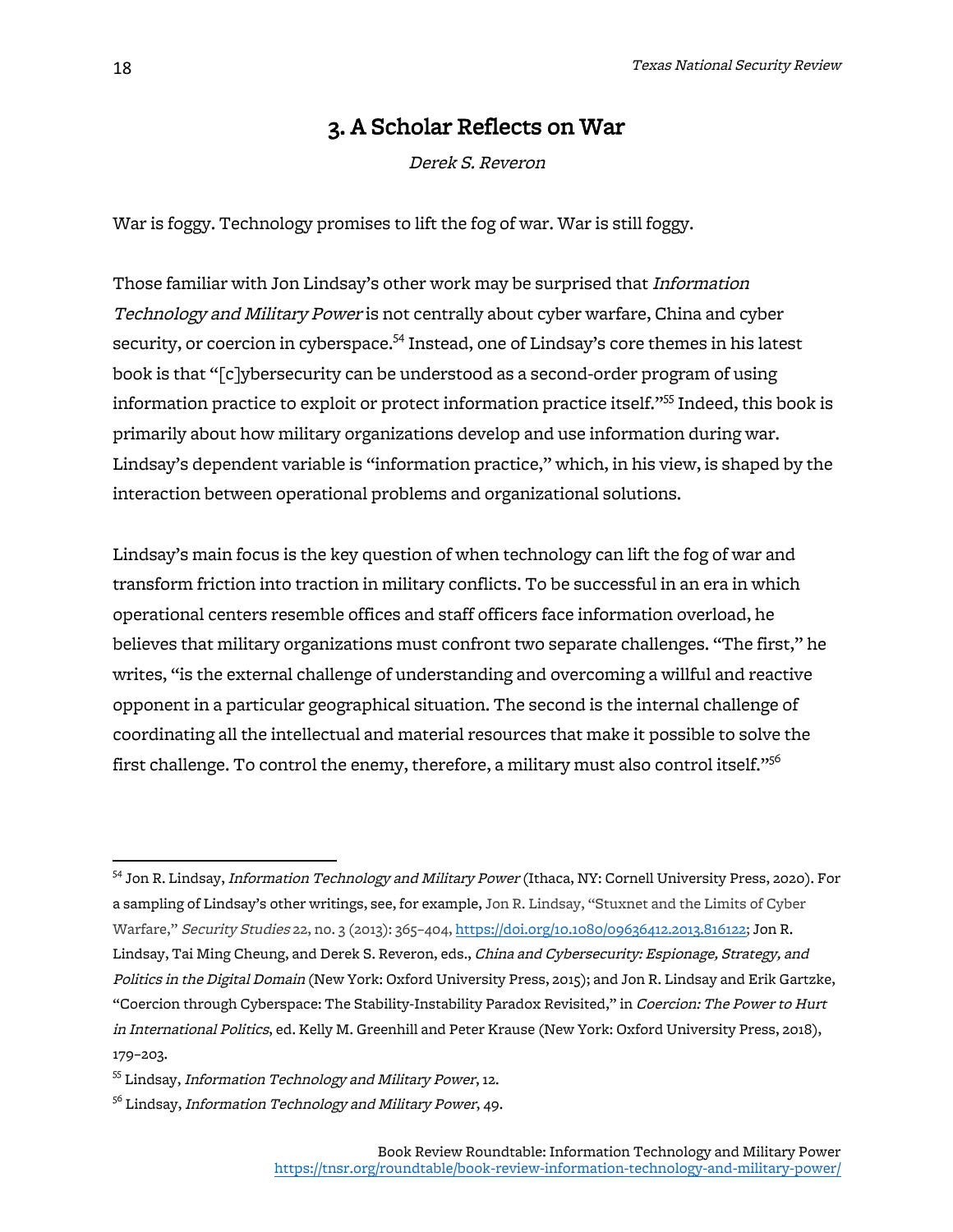Lindsay's fundamental goal, then, is to explain both how humans interact with machines and how organizational structure and culture affect performance. In other words, individuals — with their cognitive abilities and limits — rather than technology and machines, are, sensibly, at the forefront of the study. After all, it is commanders and their staffs who generate the innovative solutions to the problems they face and who sustain the cultures that enable people in hidebound institutions to generate the "work-arounds" that allow them to do their jobs better, or who create stultifying cultures that fail to achieve desired outcomes. Further, contemporary operations centers are filled with multiple networks that connect them to other centers all over the world, live surveillance feeds from sensors that help provide situational awareness, and a variety of open-source tools that reduce uncertainty — and individuals are responsible for interpreting, synthesizing, and transmitting conclusions via information technology based on the data that these instruments provide. Given how much goes on in a modern command center where, to use Lindsay's words, "inboxes are flooded with email, schedules are packed with meetings, and users struggle with the programs that are supposed to make them more productive," the book's focus on the role of the users of technology makes sense.<sup>57</sup>

#### The Cases

Lindsay draws on several literatures, as well as his own experience in the military, to reach his conclusions. Indeed, Information Technology and Military Power is truly an interdisciplinary work, covering topics in security studies, political economy, cognition, science and technology studies, and organizational theory. To explain when information practice improves or undermines organizational performance in war, Lindsay relies on four case studies that relate to the application of technology at both the tactical and operational levels: the Battle of Britain and the use of radar in 1940, the introduction of aviation mission planning software (FalconView) in the 1990s, counter-terrorism operations by Naval Special Warfare teams in Iraq from 2003 to 2008, and the development of new airframes for strike and surveillance missions — or "drone campaigns" — after 2001. Although the justifications for Lindsay's case selections are not immediately obvious, the appendix

 <sup>57</sup> Lindsay, Information Technology and Military Power, 215.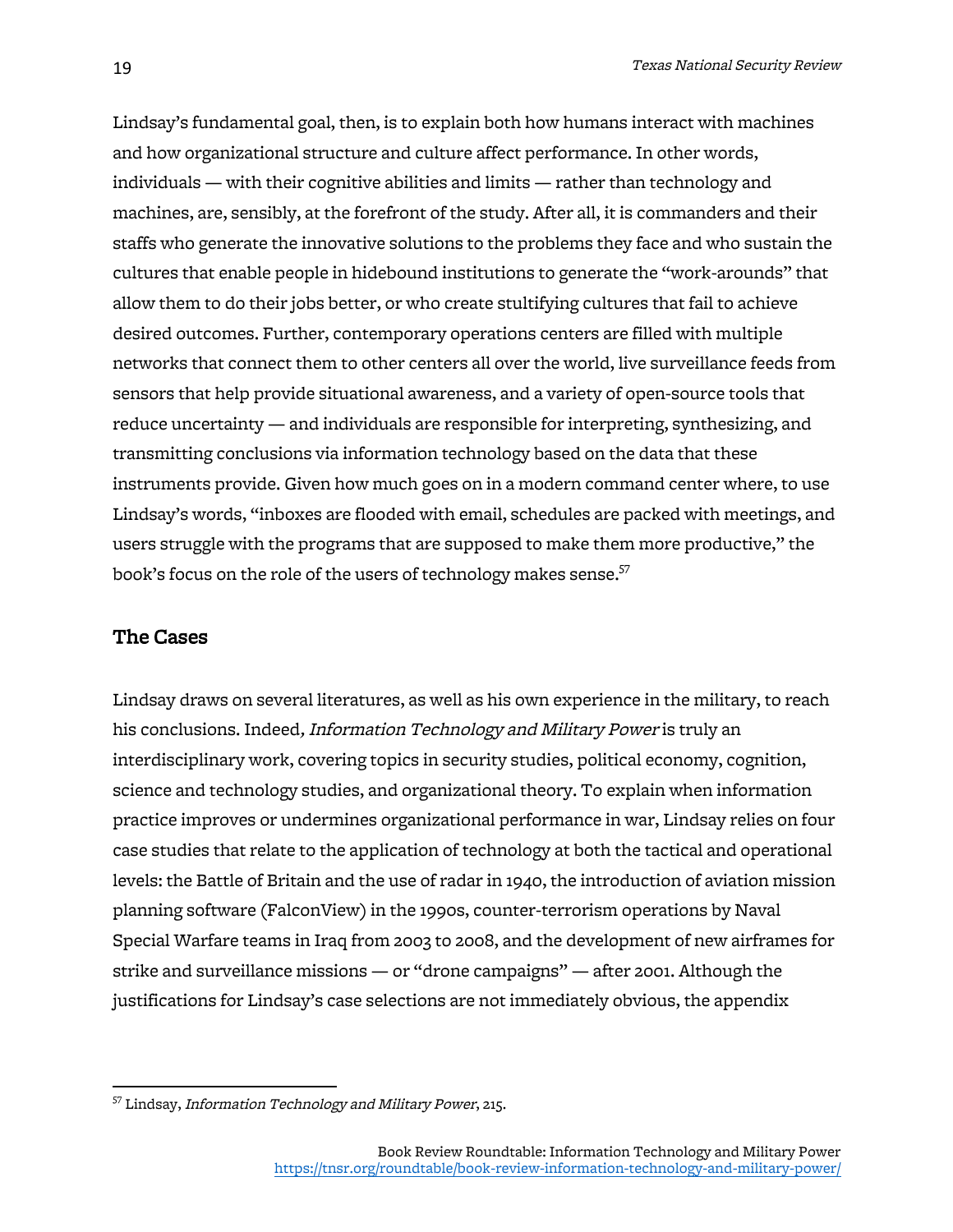contains an explanation of his methodology that would be valuable to read prior to engaging the cases.

The case on the Battle of Britain is the most useful in the study for thinking about interstate war. It is, moreover, the case that is most consistent with the book's theory. Lindsay convincingly juxtaposes the Royal Air Force Fighter Command's information practices with those of the German Luftwaffe to describe why the United Kingdom ultimately gained the upper hand.

Lindsay's other cases are largely U.S.-centric and, unfortunately, lack the equivalent of the German analogue from his examination of the Battle of Britain, which makes it difficult to compare the information practices of the American military and its main adversaries. Undoubtedly, accessing the information practices of Iraqi insurgents or international terrorists would be nearly impossible. But since one of Lindsay's main goals is to understand the role of information in victory, war must be framed as an interactive competition to understand fully why the U.S. military has struggled against adversaries that lack information-age capabilities. $\mathrm{^{58}}$  As Lindsay observes, "War is a contest of control in which combatants compete in the construction and destruction of the systems that enable them to know and influence each other … . Each combatant is part of the environment for the other ... . Each tries to improve and protect the data systems on which they rely."<sup>59</sup>

Nevertheless, the case studies are rich enough to discern why some organizations succeed at managing information well, while others fail. Lindsay was able to rely on his personal experiences from Kosovo and Iraq, as well as interviews, to bring some needed texture to understanding warfare at an organizational level. The obvious pitfall of being a practitionerobserver is to assume one's experience is generalizable, ignoring Rufus Miles' adage that "[w]here you stand depends on where you sit."<sup>60</sup> But Lindsay is able to remain true to his focus on explaining why information practice and organizational culture support or

 $5^8$  On strategic interaction and the causes of war, see James Fearon, "Rationalist Explanations for War," International Organization 49, no. 3 (Summer 1995): 379–414, https://www.jstor.org/stable/2706903.

<sup>59</sup> Lindsay, Information Technology and Military Power, 50.

 $^{60}$  Rufus E. Miles, Jr., "The Origin and Meaning of Miles' Law," *Public Administration Review* 38, no. 5 (September/October 1978): 399, https://doi.org/10.2307/975497.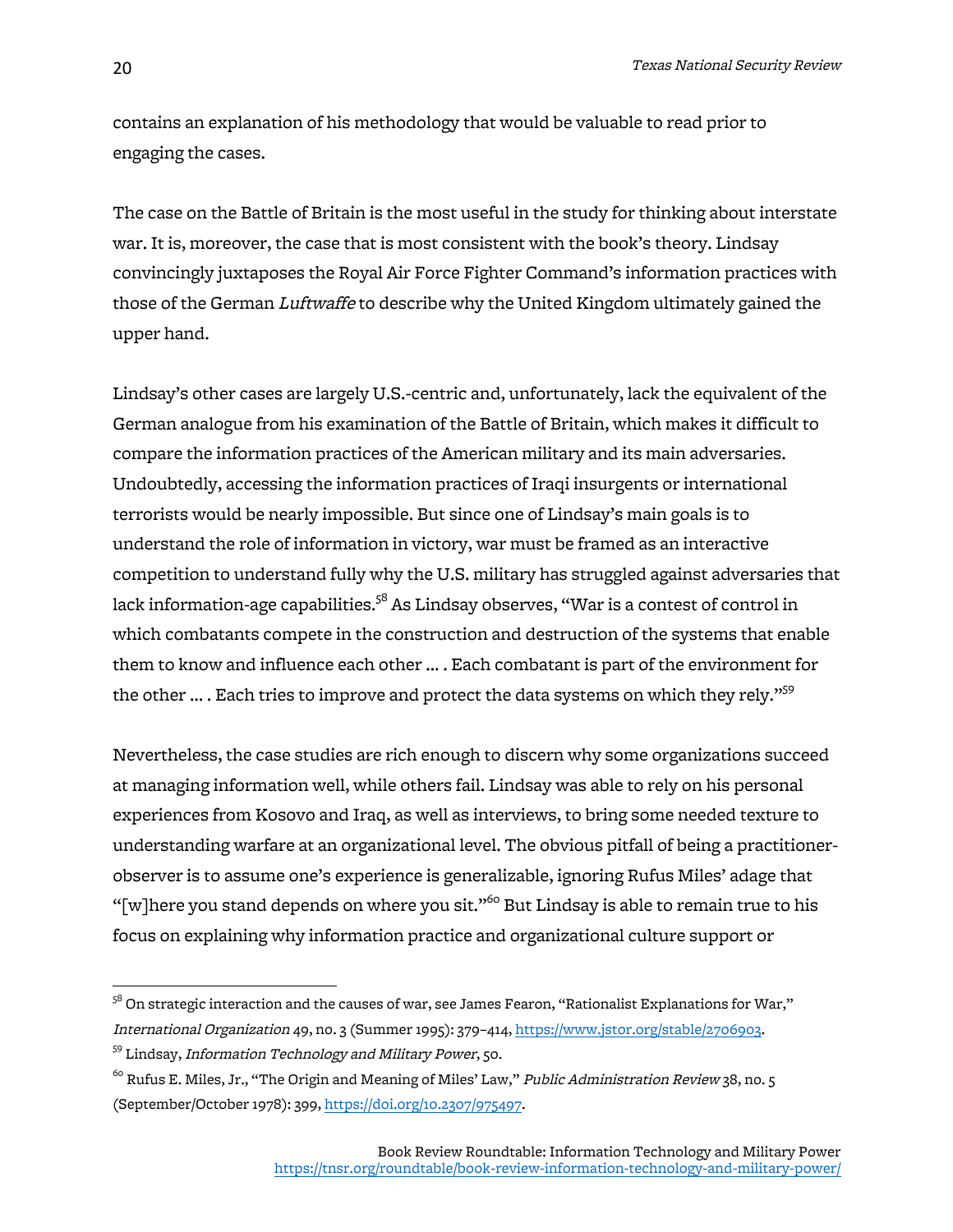undermine broader objectives. This had to be all the more challenging given how fragmented targeting was during Operation Allied Force and the ways in which special operations doctrine continued to evolve after Lindsay served in Iraq from 2007 to 2008. $^{61}$ 

In his discussion of Iraq, Lindsay classifies the Special Operations Task Force as an organization pursuing "insulated practice,"<sup>62</sup> which he defines as the product of an institutionalized solution and an unconstrained problem. $^{63}$  U.S. conventional forces, coalition partners, and diplomacy and development experts, however, conducted significantly different missions from that of the task force. To test his theory more convincingly, a chapter on conventional forces — beyond Lindsay's relatively short treatment of the Marine Expeditionary Force — in the same battle space during the same time period examining how different organizations fared under the same conditions and within a common strategic context would have been useful. Did the Special Operations Task Force really fail due to its "direct action" focus and information practice, or was it just doing its part to complement other organizations in the same battlespace?<sup>64</sup> Likewise, how did Army-led operations elsewhere compare? If Lindsay is right in his belief that the task force's ingrained preference for direct action was a poor fit for the irregular situation in Anbar, where "indirect action had been and would continue to be critical for the stabilization of the province," why is this not a failure of military strategy, rather than "problematic practice reinforcing insulation"? $65$ 

 $61$  I worked for the commander of Operation Allied Force as a briefer at the Supreme Headquarters Allied Powers Europe, and the concern I noted with respect to targeting was ensuring that the political coalition remained intact. See Derek S. Reveron, "Coalition Warfare: The Commander's Role," Defense and Security Analysis 18, no. 2 (2002): 107–21, https://doi.org/10.1080/14751790220132538. A group of officers who served in the operation later recounted how their views varied depending on the level at which they served. See Stephen D. Wrage, Immaculate Warfare: Participants Reflect on the Air Campaigns over Kosovo, Afghanistan, and Iraq (Westport, CT: Praeger, 2003).

 $62$  Lindsay, Information Technology and Military Practice, 136.

 $^{63}$  Lindsay, Information Technology and Military Practice, 10.

 $64$  Lindsay, Information Technology and Military Practice, 142.

 $65$  Lindsay, Information Technology and Military Practice, 153-54.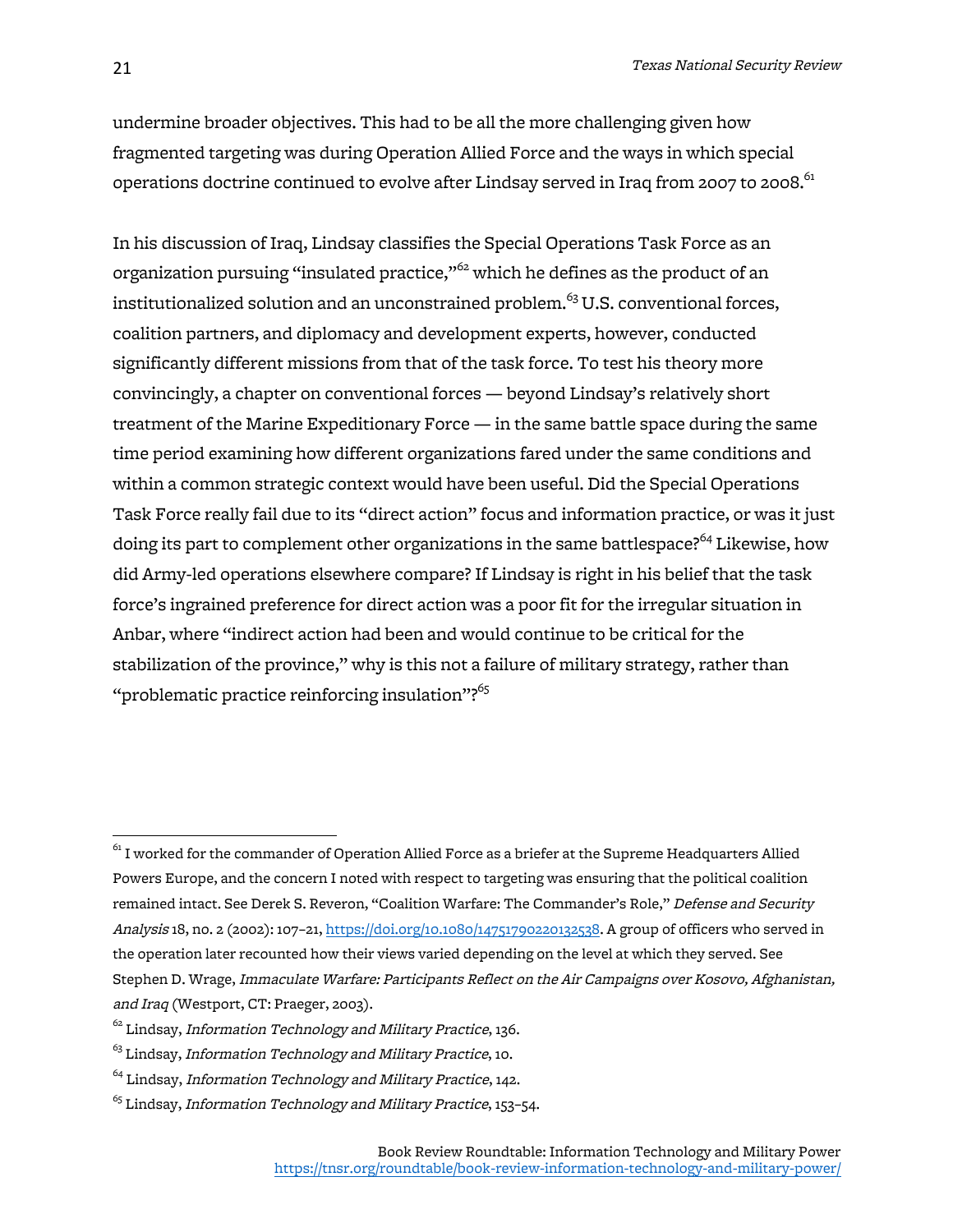#### Implications and Key Questions

At one point, Lindsay critiques analysts' efforts to map insurgent networks that resembled giant "hairballs."66 However, one could make a similar point about efforts to understand where one's own organization is in the organizational and coalition hierarchy. The relatively straightforward organizational chart that Lindsay provides showing where the Special Operations Task Force fits into the overall system belies the complexity of decision-making and understates internal challenges, which, as he rightly points out, can limit an organization's ability to help execute the larger strategy. $^{67}$  This may be the fundamental challenge to his conclusion that "adaptive practice works best when it tackles localized problems that can be solved without interfering with other locales." $^{68}$ 

This, in turn, raises the question: How scalable are Lindsay's solutions for a national security system as large as the one run by the U.S. government with over three million people and for challenges as complex as wars that regularly include multiple countries? I was part of a team that created a formal institution for the Navy Reserves at the Office of Naval Intelligence to codify Lindsay's and others' early experiences of deploying with Naval Special Warfare. This was an effort to move beyond the pick-up teams that Lindsay mentions and to develop the skills that he identifies in his critique. Even before the publication of this book, I knew Lindsay's views from his field reports. We took his recommendations seriously, recruiting hacker-geniuses from across the country (we called them "tactically proficient" and "analytically superior") and developing a program that provided training for personnel to be integrated more easily into the Special Operations Task Force and the larger intelligence enterprise. This was an important shift that took many years — the program's goals were never fully achieved — and which could be explored further to understand the interactions between the internal and external environments that promote organizational learning. We also found that the combat zone changed so rapidly that it was difficult to keep up with the different skill sets that were needed.

 $^{66}$  Lindsay, Information Technology and Military Practice, 162.

 $^{67}$  For a copy of the chart, see Lindsay, *Information Technology and Military Practice*, 146.

<sup>&</sup>lt;sup>68</sup> Lindsay, Information Technology and Military Practice, 226.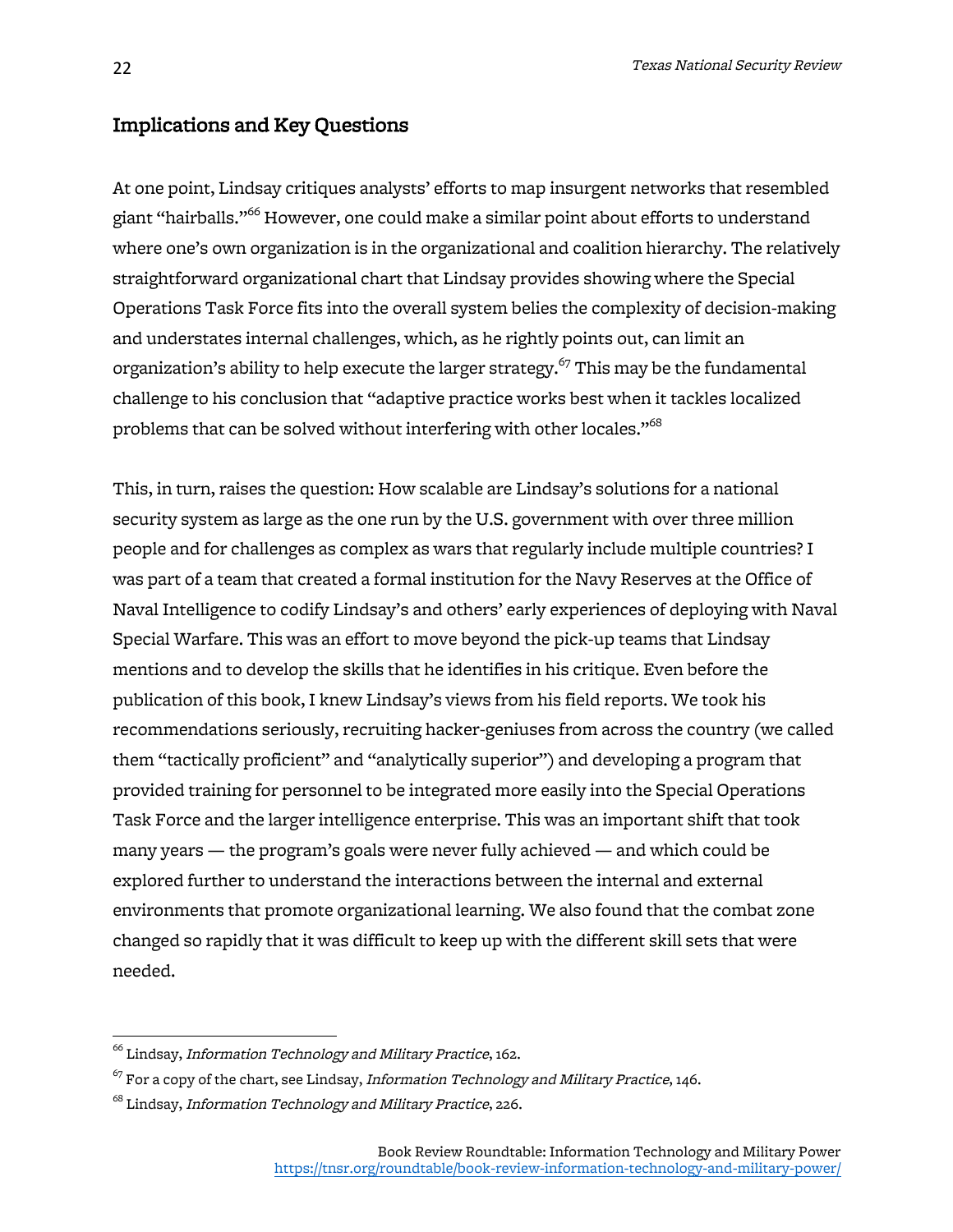Lindsay's thesis, then, raises important questions related to the idea of organizational learning, especially the key issue of how military organizations apply the lessons that they learn. <sup>69</sup> Are military organizations, to use Lindsay's phrasing, destined to cycle "through all four patterns in a canonical sequence — managed, insulated, adaptive, and problematic"? $^{70}$ It would be important to know where a given organization is in the cycle and how the internal and external environments impact information practice, so that unsynchronized files can get updated rather than archived. In Lindsay's view, leaders and systems integrators must "accept the inevitability of friction and compromise" and rely on a system that supports hacker-geniuses, but he acknowledges that it is a "complicated balancing act in practice."71

To build upon Lindsay's work, it would be useful to examine how strategy meets organizational culture and behavior. Admittedly, this book focuses on the tactical and operational levels of war, and on how organizations deal with information. But knowing Lindsay's other work, it would be good to draw out implications at the strategic level. For example, chapter five of the book can be read as a critique of Naval Special Warfare. Lindsay would likely answer a resounding "yes" to Defense Secretary Donald Rumsfeld's question, posed early in the Iraq War, "Are we creating more terrorists than we're killing?"<sup>72</sup> That question should have led policymakers to think carefully about the overall utility of capture and kill missions. Lindsay, however, notes that the SEALs successfully lobbied to conduct direct-action missions, whereas the Marines, who also have a strong combat ethos, "promoted bottom-up innovation that enhance [d] control of the province [of Anbar]."<sup>73</sup> How and why, then, did the Marine Expeditionary Force overcome its organizational preference for combat, while Naval Special Warfare did not? When does organizational culture get in the way of implementing a successful strategy?

 $^{69}$  On this issue, see, for example, Trent Hone, *Learning War: The Evolution of Fighting Doctrine in the U.S.* Navy, 1898-1945 (Annapolis, MD: Naval Institute Press, 2018); and Frank G. Hoffman, Mars Adapting: Military Change During War (Annapolis, MD: Naval Institute Press, 2021).

 $^{70}$  Lindsay, Information Technology and Military Power, 213.

 $71$  Lindsay, Information Technology and Military Power, 217, 220.

 $72$  Quoted in Albert R. Hunt, "Killing Terrorists, Creating More," New York Times, April 16, 2013, https://www.nytimes.com/2013/04/15/us/letter-killing-terrorists-creating-more.html.

<sup>&</sup>lt;sup>73</sup> Lindsay, Information Technology and Military Power, 178.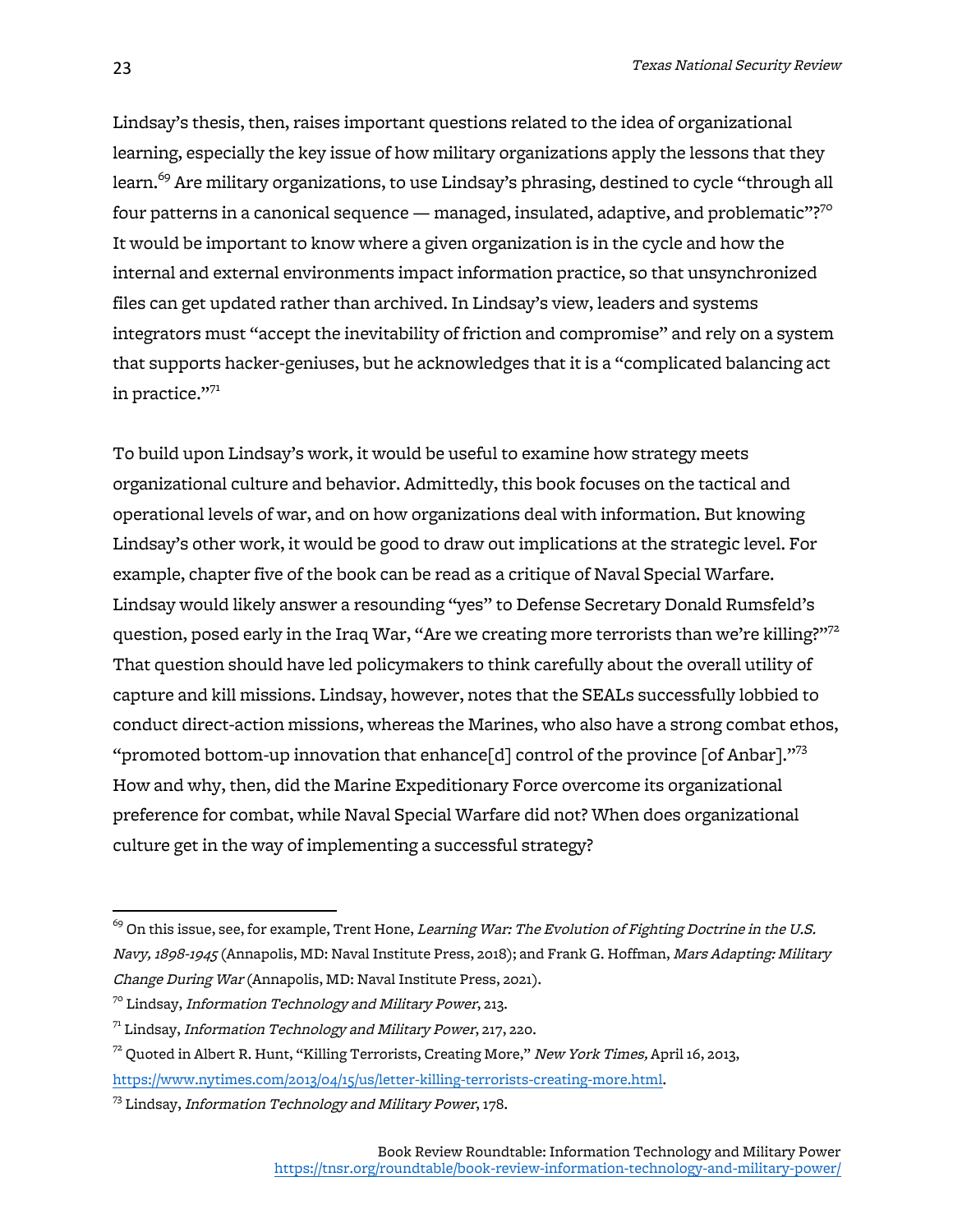Lindsay's examination of information practice in war is revealing, but what are its implications for organizational design in peacetime or during operations short of war? In the book's final chapter, Lindsay provides conclusions about the four categories of information practice that he identifies: performance-enhancing managed practice, performance-improving adaptive practice, performance-undermining problematic practice, and sub-optimizing insulated practice.<sup>74</sup> But can these models be tested in war games and exercises that are realistic enough to help prevent a painful learning process once war starts?

Finally, Lindsay's emphasis on technology's limits to lift the fog of war calls for an explanation of how the obsession with technology originates. It raises the question of whether technology might actually undermine strategic objectives, given the myopic tendency of organizations to focus on carrying out day-to-day operations, rather than on achieving strategic outcomes. In the U.S. context, there is clearly a cultural predilection for technology — the annual defense budget for research, development, testing, and experimentation now exceeds  $$100$  billion annually.<sup>75</sup> Further, industry, Congress, and the military show a preference for new material and technological solutions to perceived operational challenges.

But one of the core contributions of Lindsay's work is that it highlights the importance of non-material solutions to organizational problems and underscores how technology that promises to give the military an advantage can generate uncertainty. Given the United States' poor track record when it comes to achieving strategic results, his conclusions, which challenge the techno-obsessed approach to force development and provide important lessons about service culture and leadership, should be brought to the attention of national security practitioners. After all, the Taliban lacked modern command posts and air power, but it proved capable of re-establishing its sovereignty over Afghanistan despite a 20-year international effort to degrade it and to build up the Afghan state.

 $^{74}$  Lindsay, Information Technology and Military Power, 212-42.

 $75$  Office of the Under Secretary of Defense (Comptroller)/Chief Financial Officer, "Defense Budget Overview," May 2021, Table A-1,

https://comptroller.defense.gov/Portals/45/Documents/defbudget/FY2022/FY2022\_Budget\_Request\_Overview \_Book.pdf.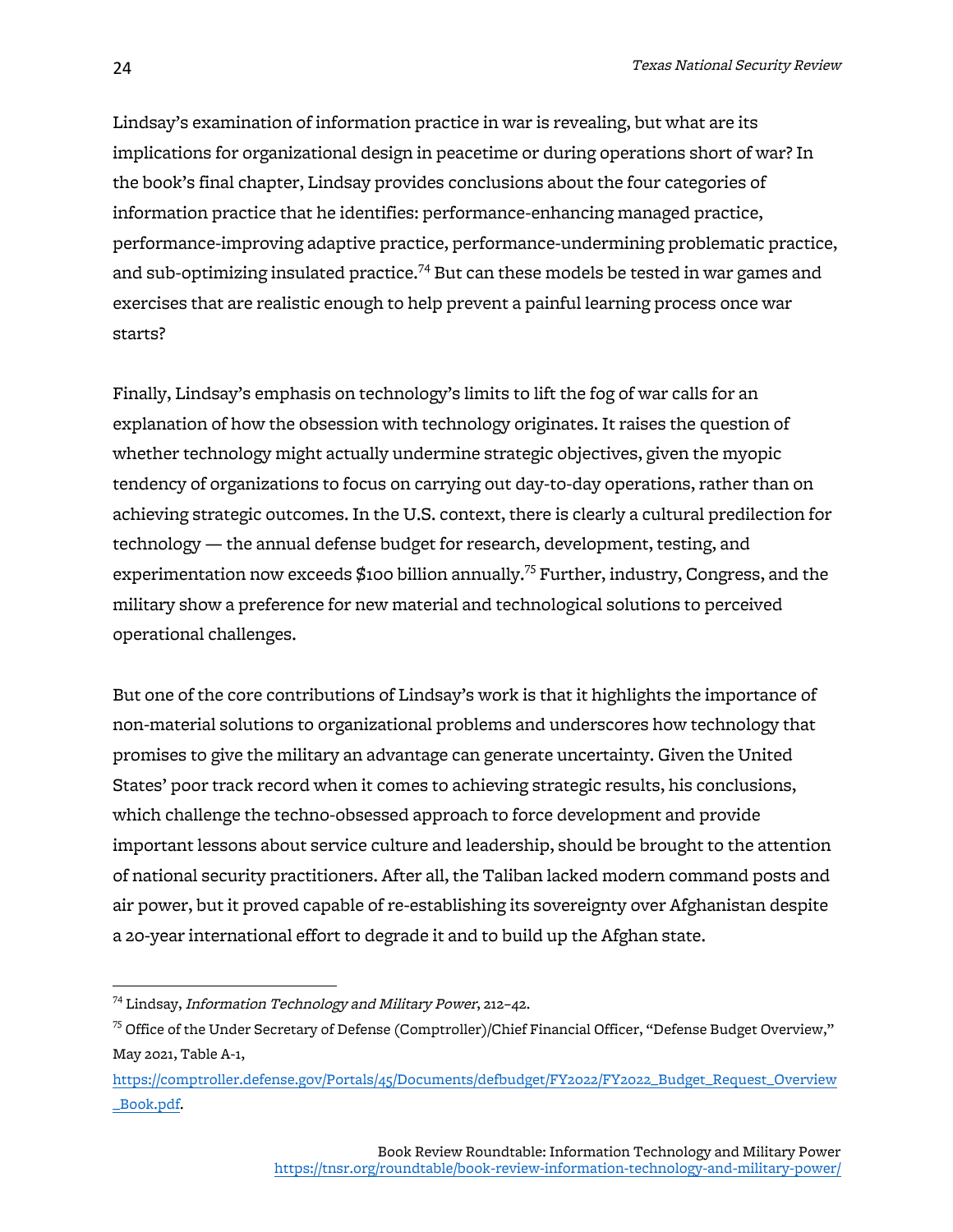While Lindsay's book looks at organizations inside individual countries' militaries, it would also be interesting to consider how the information practices of other militaries perform when operating within the same environment. This could reveal important insights, especially since Lindsay's cases are largely examples of coalition warfare. The Iraq case would be particularly conducive to a comparative approach, given that U.S. special operations forces fought in parallel with troops from the United Kingdom, Australia, New Zealand, and other countries. Perhaps a future project could bring together intelligence officers from several countries to test Lindsay's hypotheses. Similarly, with respect to the drone warfare case, there are many opportunities to look more broadly at the employment of air power: Russia in Syria, Saudi Arabia in Yemen, Israel in Lebanon or Gaza, and coalition strikes in Libya, to name a few. This is, again, a case where bringing officers from different countries together to peer into each other's information practices, where secrecy dominates, could be very helpful analytically.

#### Conclusion

The goal of Information Technology and Military Power, Lindsay writes at the book's outset, is to explain "why organizational and strategic context is the key to understanding the performance of information systems." $^{76}$  By this measure, he succeeds and makes an important contribution to the security studies literature by examining how organizations perform relative to the external environment they are trying to shape. For those among the millions of new combat veterans created during the last 20 years who choose to go on to graduate school to try to make sense of their experiences, this book will both serve as a model and help provide a rich understanding of war, the organizations involved in war, where organizations fit into larger enterprises, and the people who fight the wars.

Derek S. Reveron is professor and chair of the National Security Affairs Department at the U.S. Naval War College and faculty affiliate at the Belfer Center for Science and International Affairs at the Harvard Kennedy School. The views expressed in this

 $^{76}$  Lindsay, Information Technology and Military Power, 1.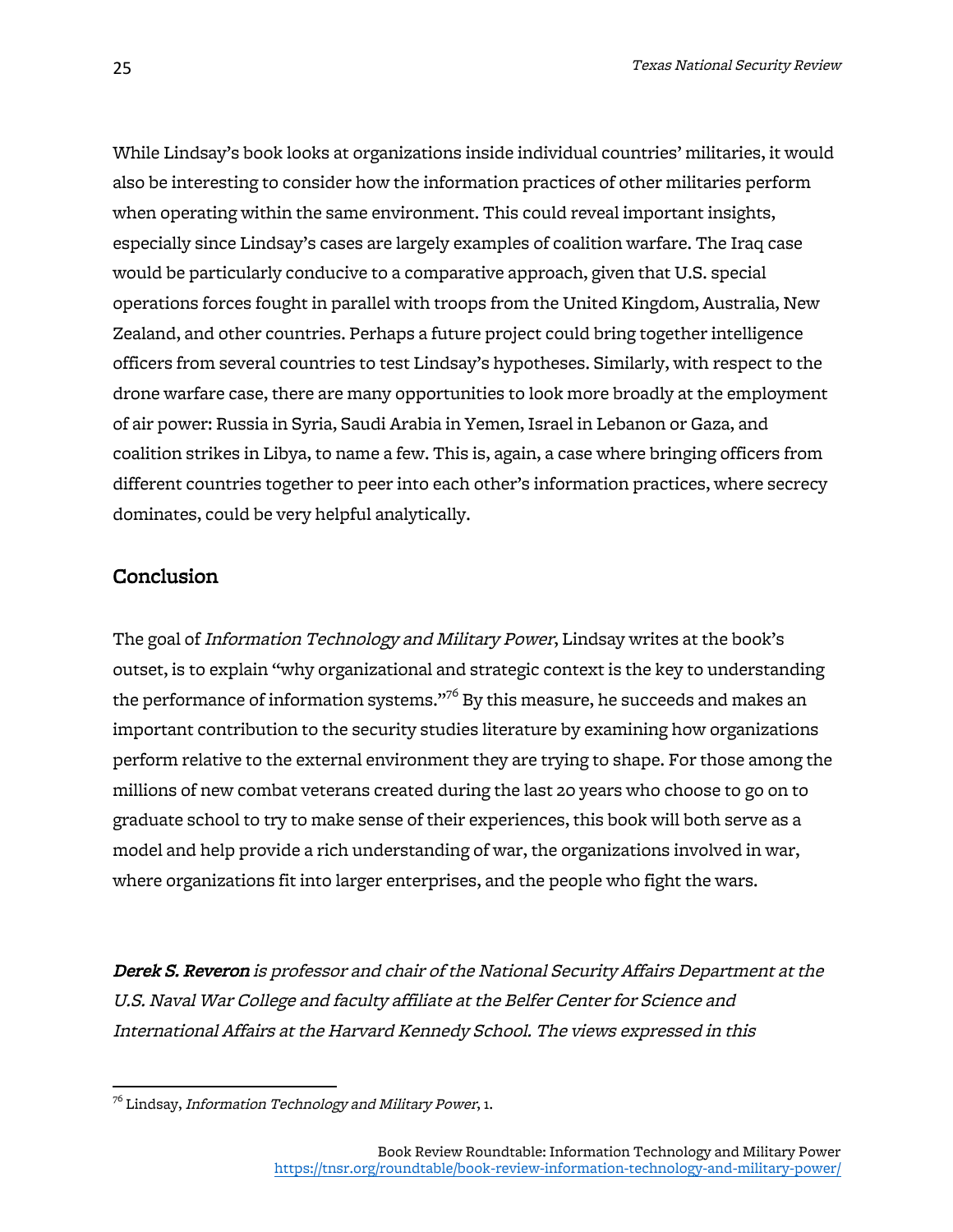publication are those of the author and do not necessarily reflect the official policy or position of the Naval War College, Department of the Navy, Department of Defense, or the U.S. government.



### 4. Information Practice: Elegant Theory, Complex Lessons for Military Effectiveness

Jacquelyn Schneider

Jon Lindsay's book, Information Technology and Military Power, starts in the 1990s in the "Rumpus Room," a repurposed storage closet housing an intelligence division that used a suite of Microsoft tools to identify Serbian targets. $^{77}$  These were the post-Cold War golden years. The United States was a hegemon, fresh off a resounding success in the first Gulf War and buoyed by a booming information technology economy. The U.S. military was a dominant technological force, debuting shock and awe campaigns with long-range and precise GPS-guided munitions, radar-evading stealth aircraft, and networked targeting capabilities. The United States of the Rumpus Room was in the heyday of an emerging "information revolution," ostensibly building information-enabled acquisition strategies and network-centric campaigns to exert information dominance across the globe.

But Lindsay's opening vignette — a tale of bottom-up experimentation with commercial, off-the-shelf information tools — is not a success story. Despite all the information advantages the United States brought to the Kosovo campaign, perhaps the most lasting strategic impact of the effort was a catastrophic information mistake. The accidental U.S. bombing of the Chinese embassy in Belgrade, and the questions it raised over American

 $^{77}$  Jon R. Lindsay, *Information Technology and Military Power* (Ithaca, NY: Cornell University Press, 2020).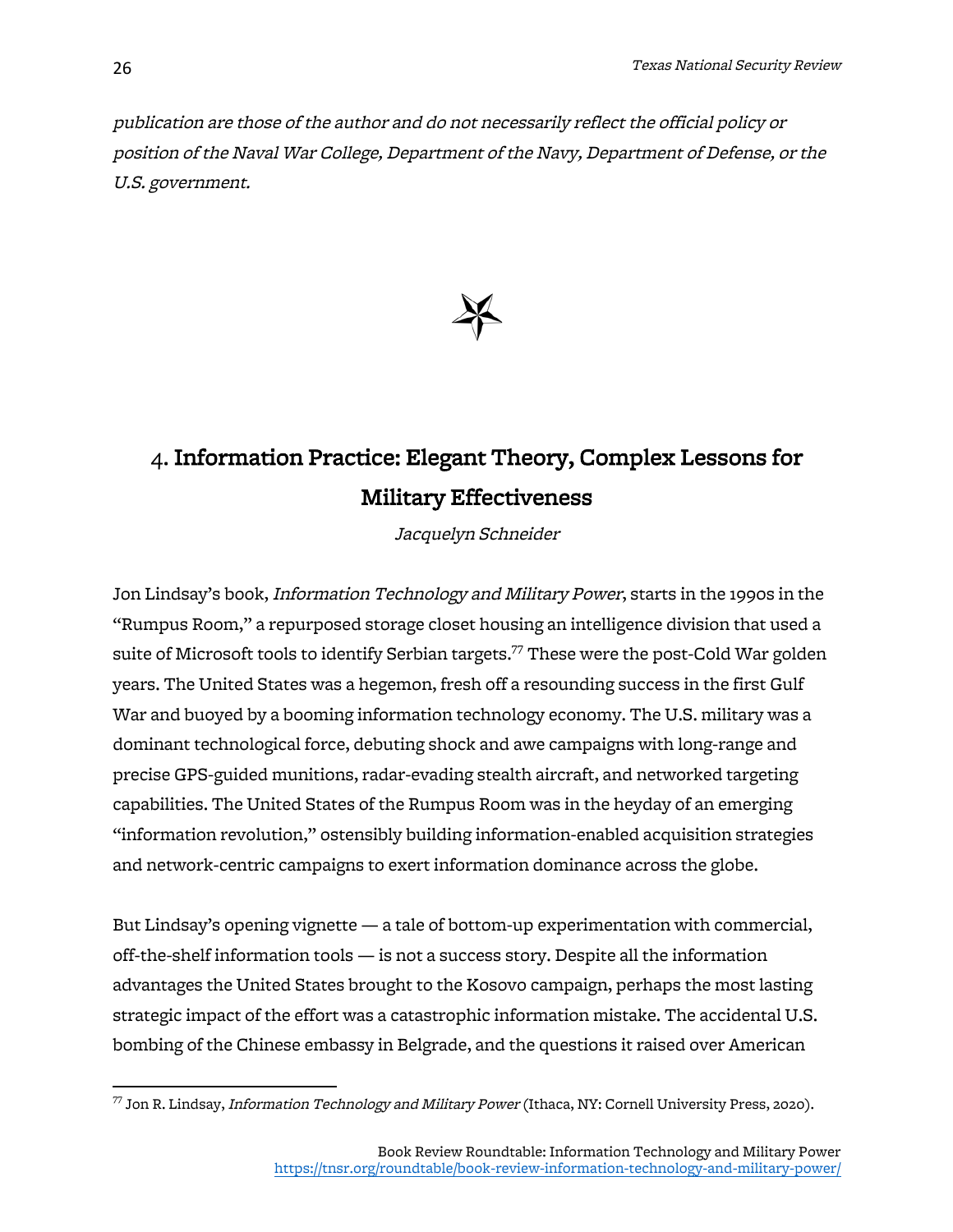intent, would plague the U.S.-Chinese relationship for decades. How could a technological behemoth like the United States make such a tremendous mistake?

Lindsay's book sets out to deal with the issue of information technology and military effectiveness by introducing and then examining a concept that he calls "information practice," or the "organizational effort to coordinate knowledge and control."<sup>78</sup> In looking at the variation in successes and failures of information practice, Lindsay presents a deceptively simple two-by-two theory, juxtaposing "constrained" and "unconstrained" external problems with "institutionalized" and "organic" internal solutions. While the theory is certainly elegant, it is Lindsay's ability to trace the complex interdependence of these variables that is the real contribution of the book. Lindsay's capacity to deal with enormous complexity presents the best of a practitioner turned scholar. Indeed, the book represents a clever weaving of theory, history, and studies in contemporary warfare to fill an important vacuum in the literature about information, technology, organizational processes, and, ultimately, military effectiveness. I will highlight below some of the lessons that Lindsay is able to draw out of this complexity and the implications these findings have for our understandings of military innovation, effectiveness, and combat power in the information age.

#### Key Lessons

First, and perhaps at the highest level of abstraction, Lindsay's case studies demonstrate that information practice can rarely succeed with only a top-down push. This is an important addition to the literature because previous work has often told the story of the great civilian maverick who must catalyze military innovation in the face of cultural stagnation within the armed services.<sup>79</sup> Cavalry officers, charging into machine guns, must

 $^{78}$  Lindsay, Information Technology and Military Power, 2.

 $^{79}$  For example, see Barry R. Posen, *The Sources of Military Doctrine: France, Britain, and Germany Between* the World Wars (Ithaca, NY: Cornell University Press, 1984); Edmund Beard, Developing the ICBM: A Study in Bureaucratic Politics (New York: Columbia University Press, 1976); Deborah D. Avant, Political Institutions and Military Change: Lessons from Peripheral Wars (Ithaca, NY: Cornell University Press, 1994); and Kimberly M. Zisk, Engaging the Enemy: Organization Theory and Soviet Military Innovation, 1955–1991 (Princeton, NJ: Princeton University Press, 1993).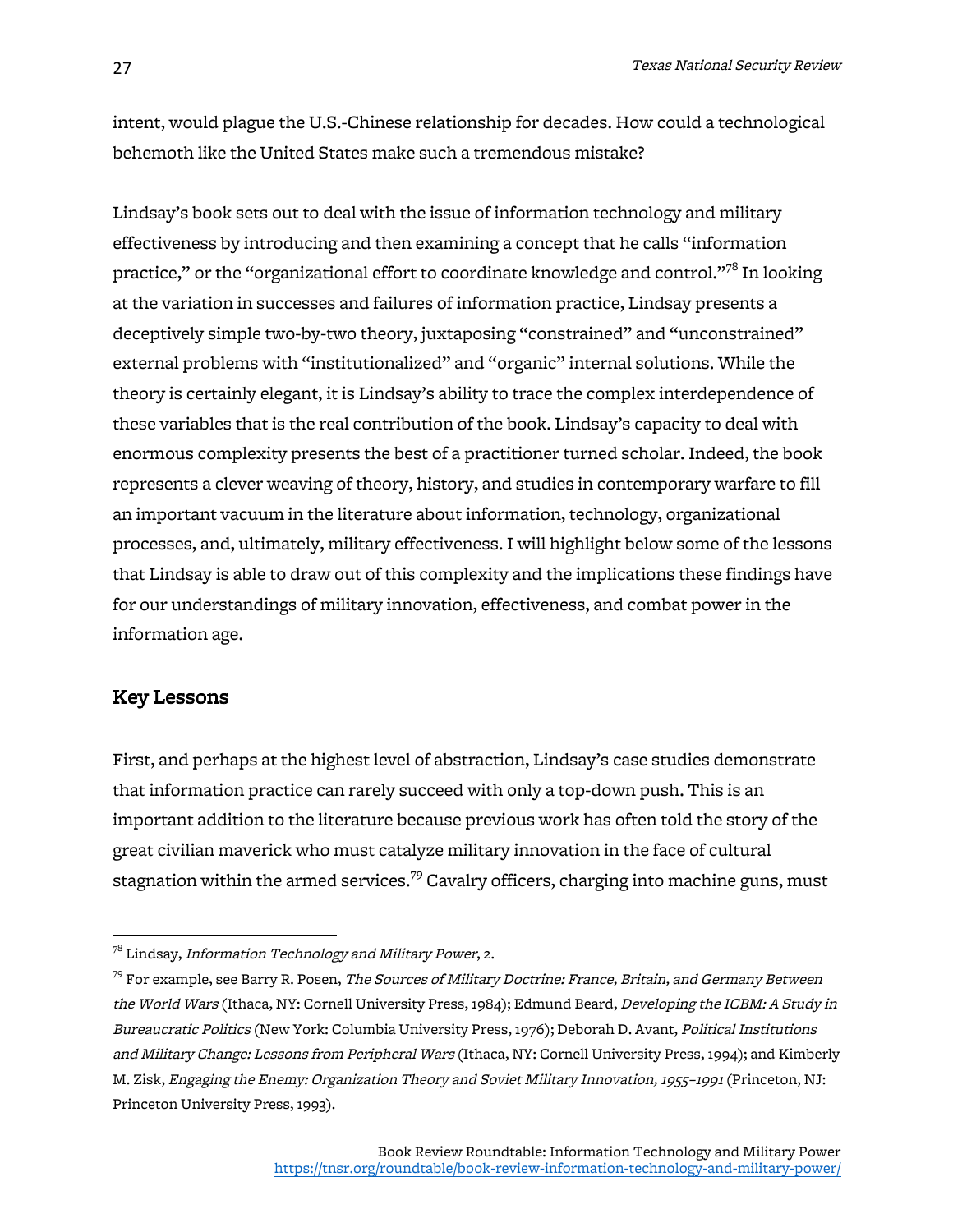receive a top-down push to abandon their steeds, whereas entrenched service chiefs need a political nudge to abandon the practices that define their service identity.<sup>80</sup>

Interestingly, as Lindsay's review of the technological theory of victory reveals, the information revolution has featured these civilian mavericks in droves — from former Deputy Secretary of Defense Bob Work and the "third offset," to David Deptula and "effects-based operations."<sup>81</sup> Indeed, the era has been defined by a coterie of insiders from Andy Marshall's Office of Net Assessment, who have discovered and branded revolutions in military affairs, and by intellectuals in the Navy who have espoused a technology-based, network-centric warfare.<sup>82</sup> Since Dick Cheney's tenure during the first Bush administration, secretaries of defense have repeatedly extolled the technological revolution of the information age, and the services have, at different points in the last 30 years, pushed new information strategies and information-dependent acquisition programs.<sup>83</sup>

<sup>81</sup> Speech Delivered by Deputy Secretary of Defense Bob Work, "Reagan Defense Forum: The Third Offset Strategy," Nov. 7, 2015, Ronald Reagan Presidential Library, Simi Valley, CA,

https://www.defense.gov/Newsroom/Speeches/Speech/Article/628246/reagan-defense-forum-the-third-offsetstrategy/; and David A. Deptula, "Effects-Based Operations: Change in the Nature of Warfare," Mitchell Institute for Aerospace Studies, June 1, 2001, https://mitchellaerospacepower.org/effects-based-operationschange-in-the-nature-of-warfare/.

F. Krepinevich, Jr., The Military-Technical Revolution: A Preliminary Assessment (Washington, D.C.: Center for Strategic and Budgetary Assessments, 2002), https://csbaonline.org/uploads/documents/2002.10.02- Military-Technical-Revolution.pdf; Emily Goldman and Thomas Mahnken, eds., The Information Revolution in Military Affairs in Asia (New York: Palgrave Macmillan, 2004); and James R. Blaker, Transforming Military

<sup>&</sup>lt;sup>80</sup> Carl H. Builder, *The Icarus Syndrome: The Role of Air Power Theory in the Evolution and Fate of the U.S. Air* Force (New Brunswick, NJ: Transaction, 2002); and Carl H. Builder, The Masks of War: American Military Styles in Strategy and Analysis (Baltimore, MD: Johns Hopkins University Press, 1989).

 $82$  See, for example, Eliot A. Cohen, "A Revolution in Warfare," Foreign Affairs 75, no. 2 (March/April 1996): 37-54, https://www.foreignaffairs.com/articles/united-states/1996-03-01/revolution-warfare; Andrew

Force: The Legacy of Arthur Cebrowski and Network Centric Warfare (Westport, CT: Praeger, 2007).

<sup>&</sup>lt;sup>83</sup> Dick Cheney, *Conduct of the Persian Gulf Conflict: An Interim Report to Congress* (Washington, D.C.: Government Printing Office, 1991); Donald H. Rumsfeld, "Transforming the Military," Foreign Affairs 81, no. 3 (May/June 2002): 20, https://www.foreignaffairs.com/articles/2002-05-01/transforming-military; Ashton Carter, "Department of Defense Accomplishments (2009-2016): Taking the Long View, Investing for the Future," Department of Defense, Jan. 5, 2017, https://dod.defense.gov/Portals/1/Documents/pubs/FINAL-DOD-Exit-Memo.pdf; and Christopher G. Pernin et al., Lessons from the Army's Future Combat Systems Program (Santa Monica, CA: RAND Corporation, 2012).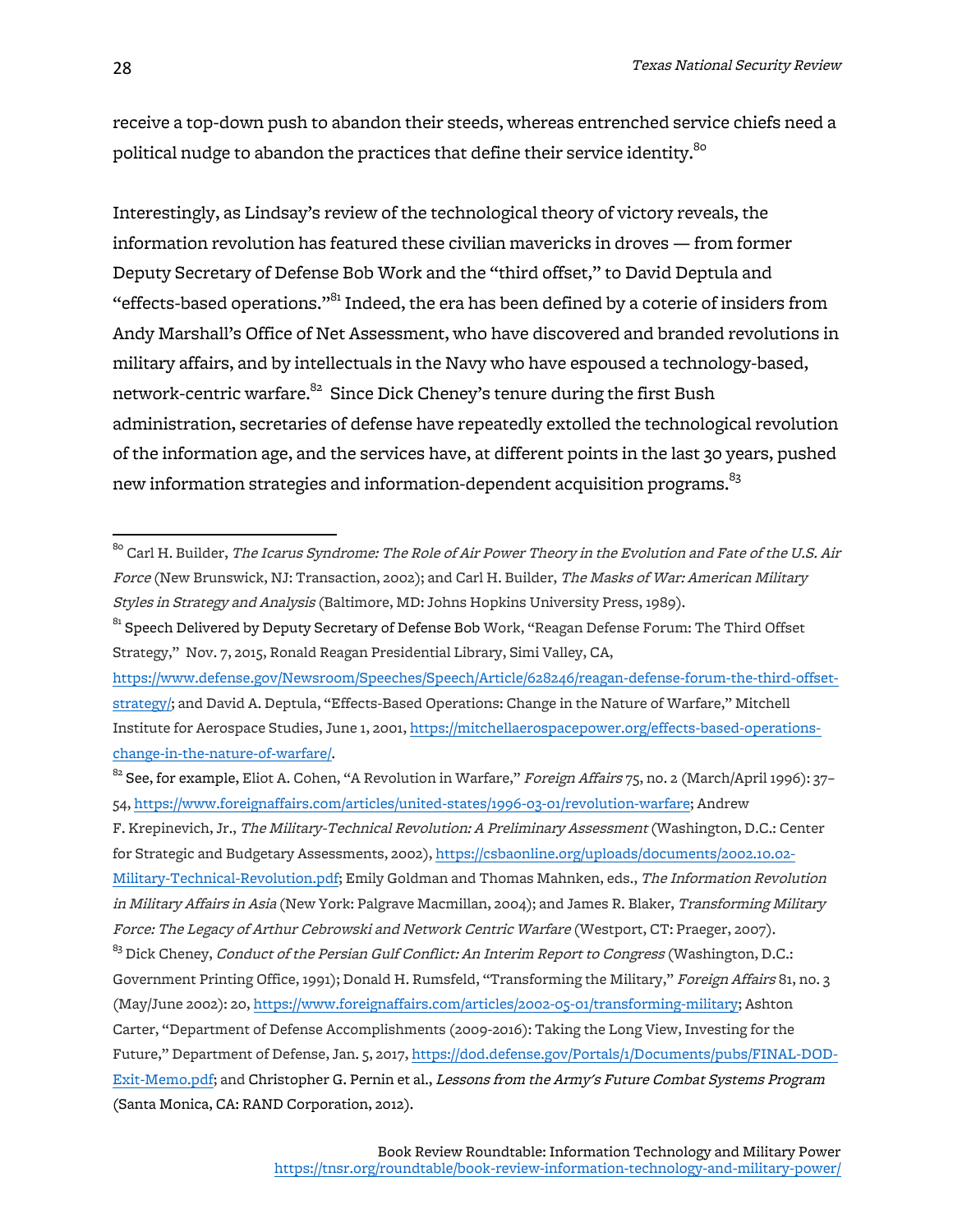And yet, despite three decades of praise from civilian mavericks, information practice in the U.S. military is mottled. As Christian Brose, a former congressional staffer on the Armed Services Committee, explains,

Instead of thinking systematically about buying faster, more effective kill chains that could be built now, Washington poured money into newer versions of old military platforms and prayed for technological miracles to come (which often became acquisition debacles when those miracles did not materialize). The result is that U.S. battle networks are not nearly as fast or effective as they have appeared while the United States has been fighting lesser opponents for almost three decades.<sup>84</sup>

Top-down pushes for changes in information practice may have had limited success, but bottom-up experimentation on its own is also not enough. Lindsay's case study of the FalconView program, an example of leveraging user-led information practice to solve a tactical problem, details a mission-planning software that was ultimately replaced because "the traditional acquisition and network management regimes viewed military user development activity as inherently unsustainable and illegitimate."<sup>85</sup> Absent institutional support for the information technology — whether in the form of program management offices or budget requests — innovative programs like FalconView have no potential to scale across the force. Bottom-up information practices may be where true innovation can occur in "unconstrained" situations, but they cannot function effectively in "constrained" environments without some sort of mechanism to link experimentation with top-down support. Indeed, the need to link innovation and institutionalization is not new to information practice. Nina Kollars, for example, has identified a similar dynamic in the development of the gun truck in Vietnam. Without an ability to link the troops on the ground, who were actively developing a solution to a combat tactical problem, to an institutionalized source, successful adaptation could not expand beyond small pockets of innovation. 86

 $84$  Christian Brose, The Kill Chain: Defending America in the Future of High-Tech Warfare (New York: Hachette, 2020), 3.

 $85$  Lindsay, *Information Technology and Military Power*, 134.

<sup>&</sup>lt;sup>86</sup> Nina Kollars, "Military Innovation's Dialectic: Gun Trucks and Rapid Acquisition," *Security Studies* 23, no. 4 (2014): 787–813, https://doi.org/10.1080/09636412.2014.965000.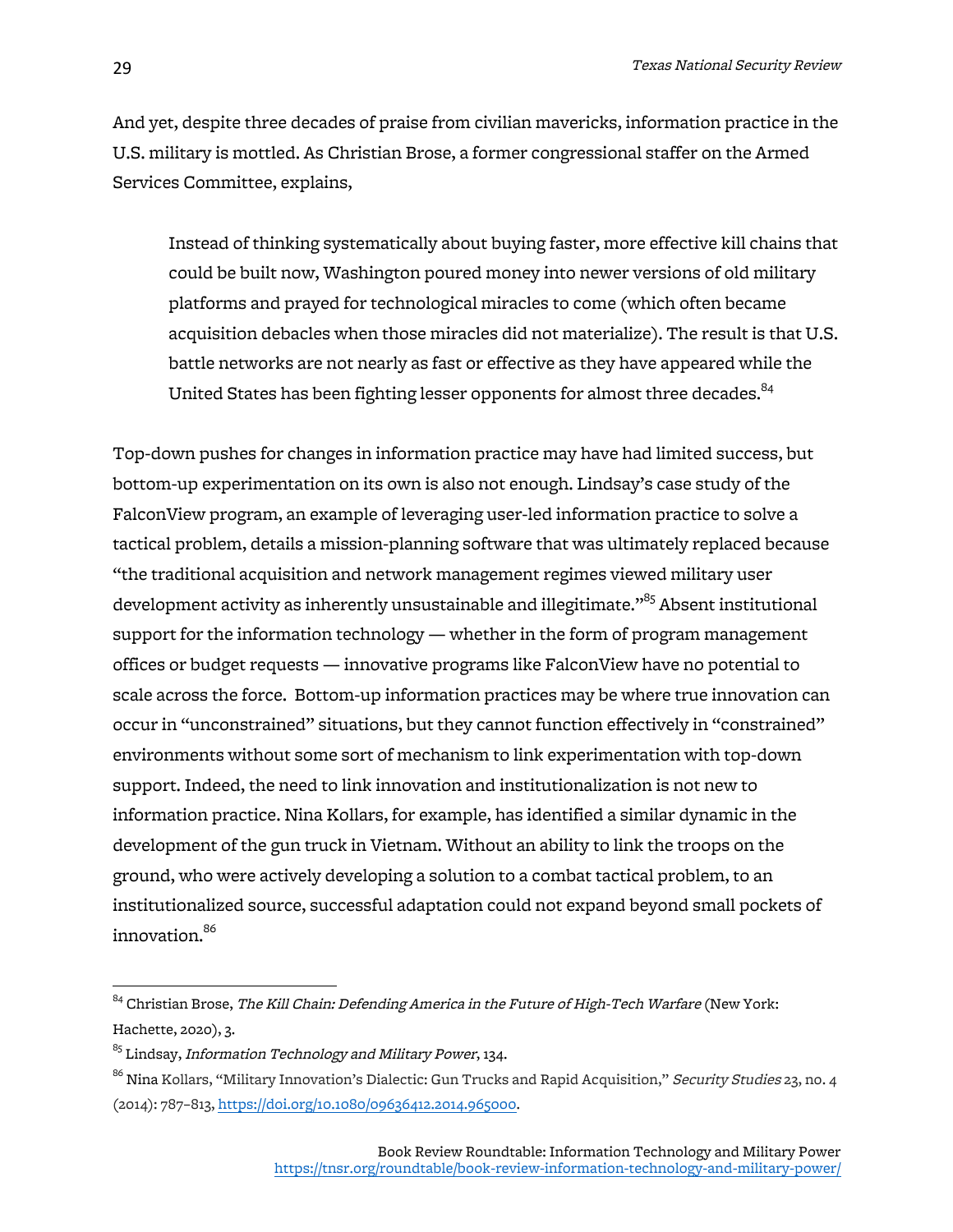Both of these related lessons — that top-down pushes for information innovation will fail without bottom-up innovation and that bottom-up innovation cannot scale without institutionalized support — are particularly timely for debates about information practice in contemporary U.S. defense policy. Despite the dominance of tech-friendly secretaries of defense, American investment in information practice has struggled to transition from exquisite technologies in research and development to practical ones for warfighter use and adoption. High-end systems, like the F-35, have promised to overcome the friction of information warfare by integrating automation and enabling "flying clouds" of data transmission. And yet, the jet block upgrade program struggles to keep up with cyber security vulnerabilities — much less optimize information practice with adapted avionics or datalinks. On the bottom-up side of U.S. information practice, there has been an explosion of innovation and information organizations within the Defense Department. Many of these organizations, like the Air Force's Kessel Run or the Defense Department's Defense Digital Service, are tasked with providing exactly the kind of user-based information practice that Lindsay details in his FalconView case. But can these institutions bridge the gap between tactical and strategic operations to create information solutions across organizations and budget cycles?

Related to these top-down and bottom-up lessons about information practice is the profound and intervening role that organizational identities play in the eventual success or failure of information technologies. In particular, Lindsay's chapter comparing counterinsurgency operations and the Army's culture with counter-terrorism missions and the special operations culture reveals the important role that the masks of identity play by filtering information practice. $87$  While Carl Builder's work on service identity and military innovation, The Masks of War, was written at the outset of the information revolution, its premises remain salient for information practice today. $^{88}$  The Air Force, which loves technology and airpower, tends to "weaponize" information practice, turning information operations into sorties and cyber operators into flights that seek the same kinds of strategic effects that dominated the imagination of the Air Force's founding fathers. In contrast, information for the Army is part and parcel of the core ground units, enabling terrestrial campaigns. Meanwhile, for the Navy, information exists primarily as a suite of skills to

 $87$  Lindsay, Information Technology and Military Power, 136-79.

<sup>88</sup> Builder, The Masks of War.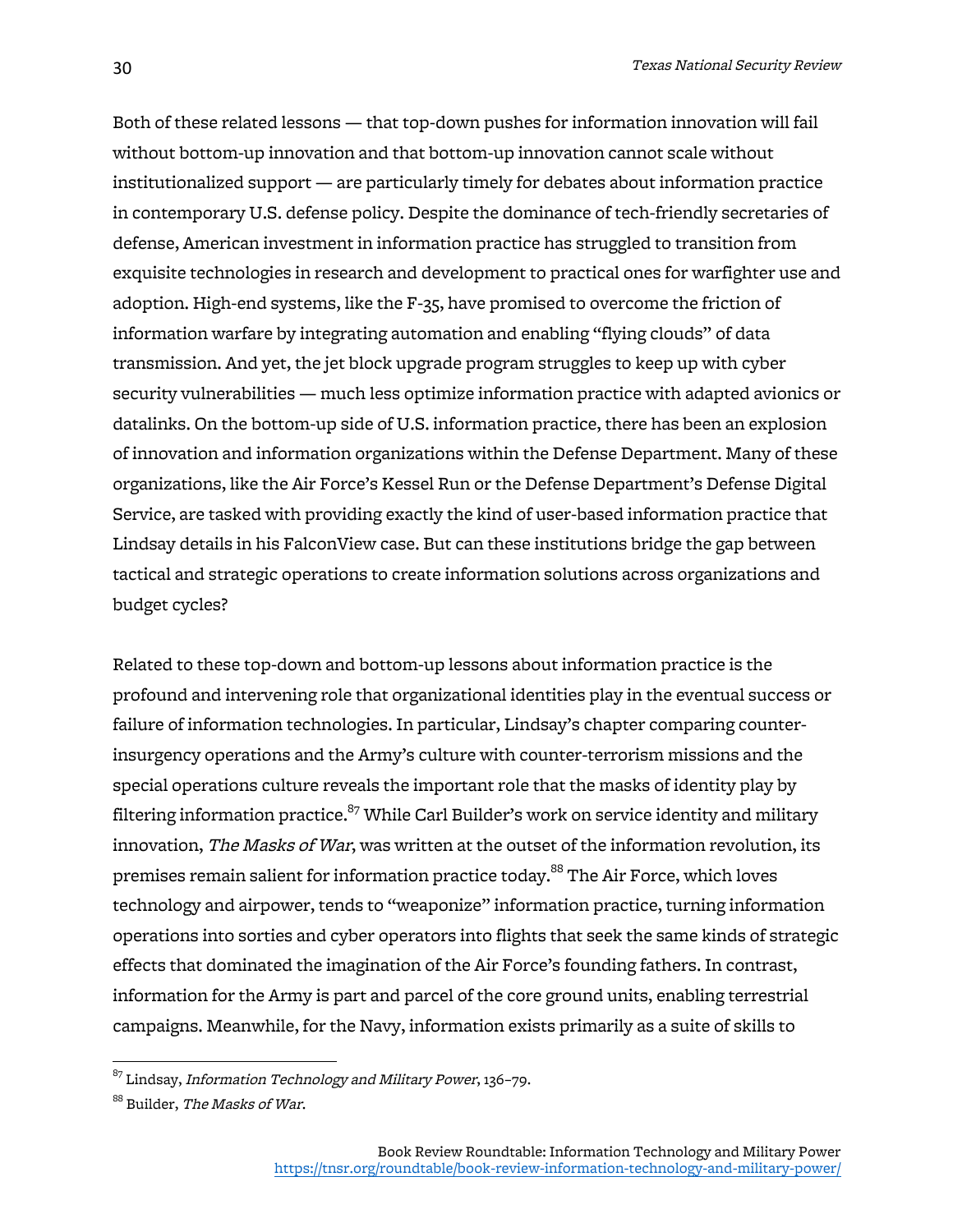support the carrier — competing with, but never as influential as, the operational community identities that shape the Navy's identity.

These organizational identities provide useful organizing impetuses for information practice. They help allocate manpower, determine budgets, and prioritize acquisition strategies. However, without self-awareness, these organizational politics can derail the adoption of information practice. How does the Air Force's weaponization of information help with cyber operations or disinformation campaigns? How can the Navy integrate offensive information into its maritime strategies? Lindsay demonstrates how the quest for information for counter-terrorism operations, a key element of the special operations identity, created tactical successes but did not necessarily help achieve strategic objectives, mostly because the special operations identity struggled to shape information practice in ways that would help accomplish those goals. Organizational lenses can hone information to give a tactical edge, but they can also create blind spots that impede information practice.

Information Technology and Military Power deals mainly with the period that preceded the 2010s. But the era that has followed the tenures of Secretary of Defense Ashton Carter and his deputy, Bob Work, has witnessed the proliferation of new information commands and units, all proffering new approaches to information. While these units were ostensibly created to institutionalize information practice, and thereby provide support and oversight to information efforts, they will inherently create their own bureaucracies and identities as they vie for bigger budgets, manpower, and authorities. How will these new identities interact with the larger organizational politics which are already institutionalized through the armed services and the traditional budget cycle? Can these new organizations transcend their own identities to move from innovation for innovation's sake to true information practice?

Finally, the line between military innovation and military effectiveness is always quite blurry and, in this case, Lindsay's work has implications not only for understanding innovation, but also for military effectiveness in an information age. One of the core assumptions of technology-based theories of military revolutions (especially in the information age) is that technology can overcome information friction. But Lindsay's cases show how difficult (and perhaps impossible) it is to completely reduce information friction.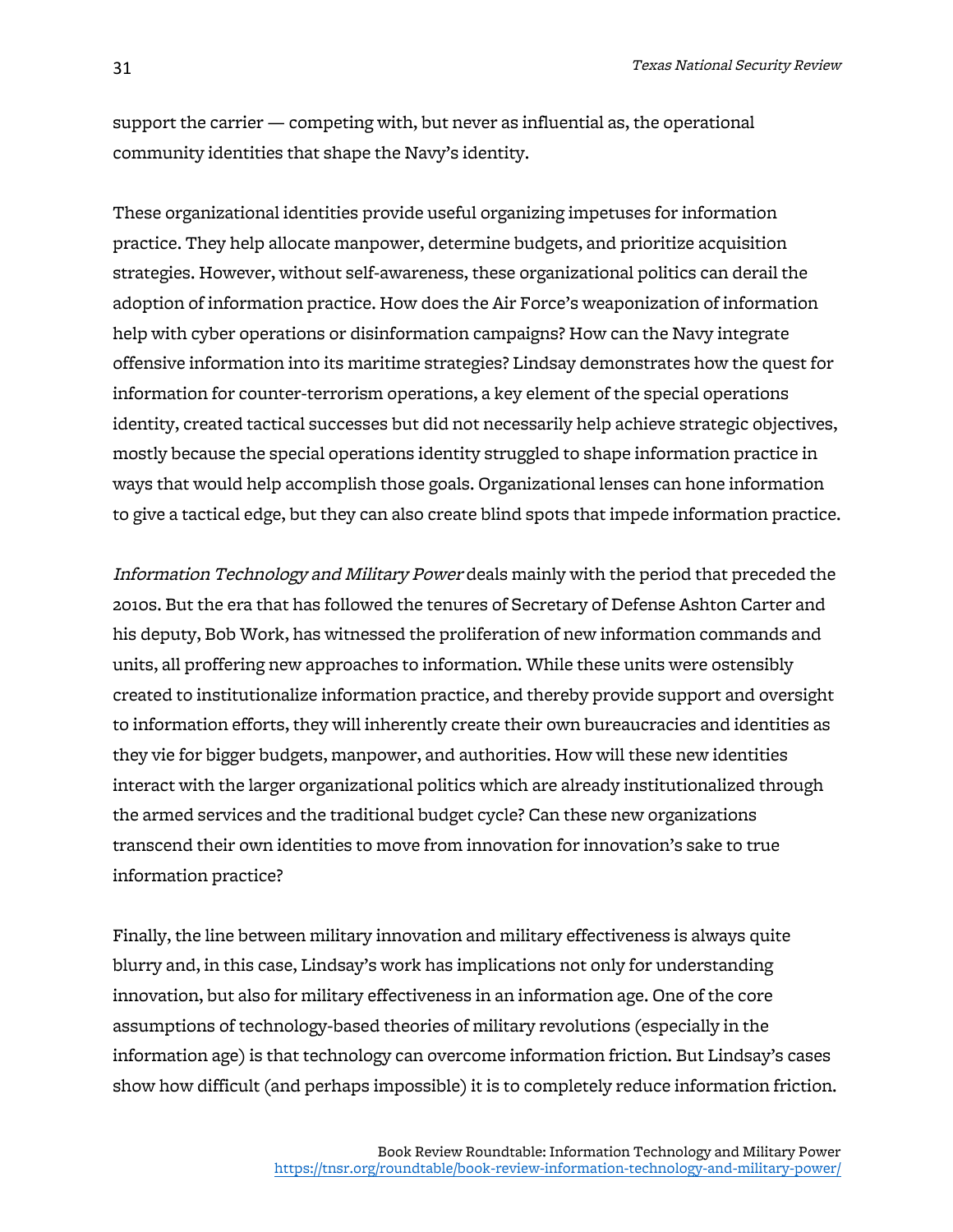Even with the introduction of new technologies, the complexities of human interactions in war mean that information is distorted, manipulated, and denied. Early advocates of the information revolution largely overlooked the counter-technologies that would threaten their theories of victory. Instead, they doubled down on information dominance and advocated campaigns of speed, in which flawless technologies would strike decisively, with precision and from increasingly long ranges. These theories sacrificed mass for information on the assumption that better and more information could make up for quantitative asymmetries.

But Lindsay's examination of the Battle of Britain and of information practice in World War II challenges the assumptions of speed and scarcity that underlie technological theories of victory. As Lindsay explains, "C2 improved the efficiency and effectiveness of Fighter Command, but British victory was hardly a simple substitution of information for mass. Many raids got through, and the battle still required a mass of fighters to oppose the Germans."<sup>89</sup> Lindsay's case studies show that information on its own is never enough to ensure military effectiveness. Instead it is the organizations that are able to respond and adapt to information that are most likely to succeed. While not a core premise of the book, Lindsay's theory leaves its readers seeking resilience, rather than dominance, in the face of the information revolution. This resilience may be augmented by new network architectures and technologies, but it can really only be found through human choices about organizational management and user-led innovation.

#### **Conclusion**

Information Technology and Military Power's greatest lesson for practitioners and scholars is that information does not exist on its own. Instead, "it is not just the quality of technology that matters in war, but the way in which practitioners use it. The quality of information practice, in turn, depends on the relationship between operational problems and organizational solutions."<sup>90</sup> In the end, this is a book about humans and how humans interact with information (mediated by technology) to create military effectiveness. The

 $^{89}$  Lindsay, *Information Technology and Military Power*, 107.

<sup>&</sup>lt;sup>90</sup> Lindsay, Information Technology and Military Power, 212.